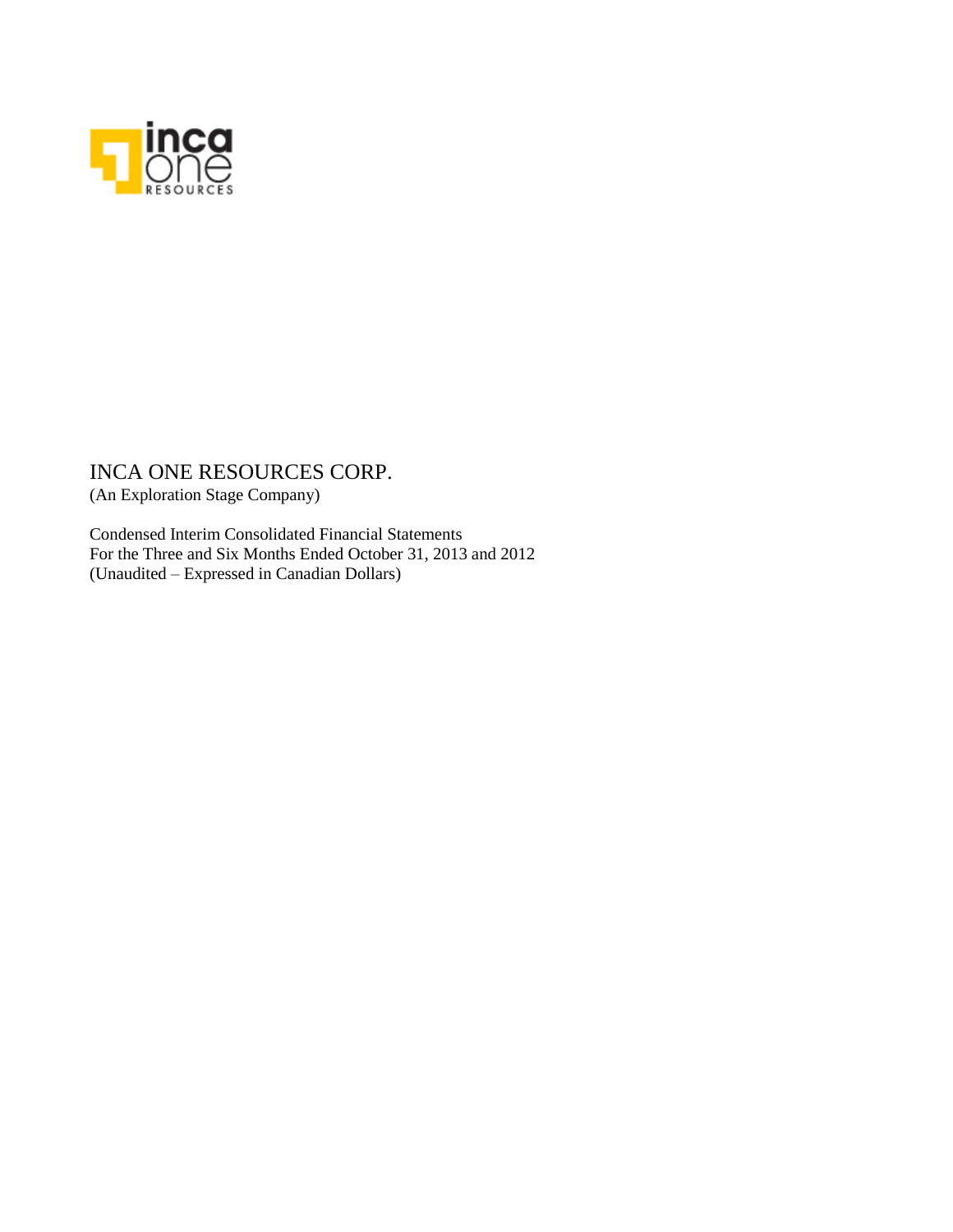### **NOTICE TO READER**

Under National Instrument 51-102, Part 4, subsection 4.3(3)(a) issued by the Canadian Securities Administrators, if an auditor has not performed a review of the interim consolidated financial statements, they must be accompanied by a notice indicating that the financial statements have not been reviewed by an auditor.

The accompanying unaudited interim consolidated financial statements have been prepared by and are the responsibility of the Company's management.

The Company's independent auditor has not performed a review of these interim consolidated financial statements in accordance with the standards established by the Canadian Institute of Chartered Accountants for a review of interim consolidated financial statements by an entity's auditor.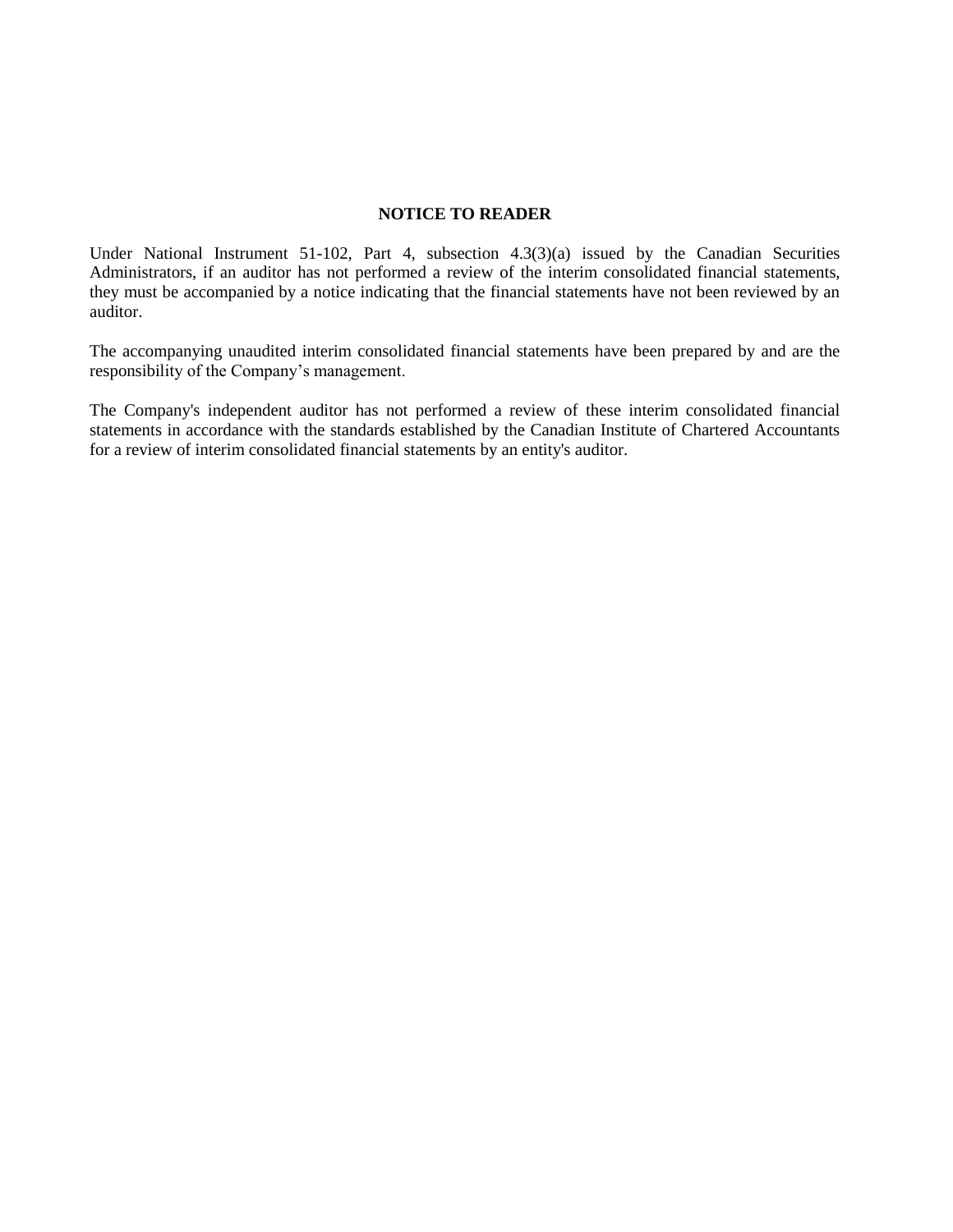(An Exploration Stage Company) Condensed Interim Consolidated Statements of Financial Position (Unaudited – Expressed in Canadian Dollars)

|                                              | Note | October 31, 2013 | April 30, 2013 |
|----------------------------------------------|------|------------------|----------------|
|                                              |      | \$               | \$             |
| <b>Assets</b>                                |      |                  |                |
| Current:                                     |      |                  |                |
| Cash and cash equivalents                    | 4    | 234,844          | 684,724        |
| Receivables                                  | 5    | 67,016           | 49,181         |
| Prepaid expenses and deposits                |      | 77,618           | 42,338         |
| Inventory – stockpiled ore                   |      | 74,347           |                |
|                                              |      | 453,825          | 776,243        |
| Plant and equipment                          | 6    | 529,097          | 31,659         |
| Mining property and development asset        | 7    | 346,213          | 195,390        |
| Exploration and evaluation assets            | 8    |                  | 2,392,978      |
| <b>Total</b> assets                          |      | 1,329,135        | 3,396,270      |
| <b>Liabilities</b>                           |      |                  |                |
| Current:                                     |      |                  |                |
| Accounts payable and accrued liabilities     | 12   | 417,969          | 179,183        |
| Promissory notes payable – current portion   | 9(a) | 150,000          |                |
|                                              |      | 567,969          | 179,183        |
| Promissory notes payable                     | 9(b) | 264,960          |                |
| Convertible debentures - liability component | 10   | 190,208          |                |
|                                              |      | 1,023,137        | 179,183        |
| <b>Shareholders' Equity</b>                  |      |                  |                |
| Share capital                                | 11   | 9,224,893        | 9,206,889      |
| Reserves                                     | 11   | 661,387          | 688,801        |
| Convertible debentures – equity component    | 10   | 73,087           |                |
| Deficit                                      |      | (9,653,369)      | (6,678,603)    |
|                                              |      | 305,998          | 3,217,087      |
| Total liabilities and shareholders' equity   |      | 1,329,135        | 3,396,270      |
|                                              |      |                  |                |

Nature of operations and going concern (Note 1) Commitments (Notes 7, 8, 9, 10, 11, 13 and 15) Subsequent events (Note 15)

Approved on behalf of the Board of Directors on December 30, 2013

| "Edward Kelly" | "Robert McMo |
|----------------|--------------|
| Director       | Director     |

*"Edward Kelly" "Robert McMorran"*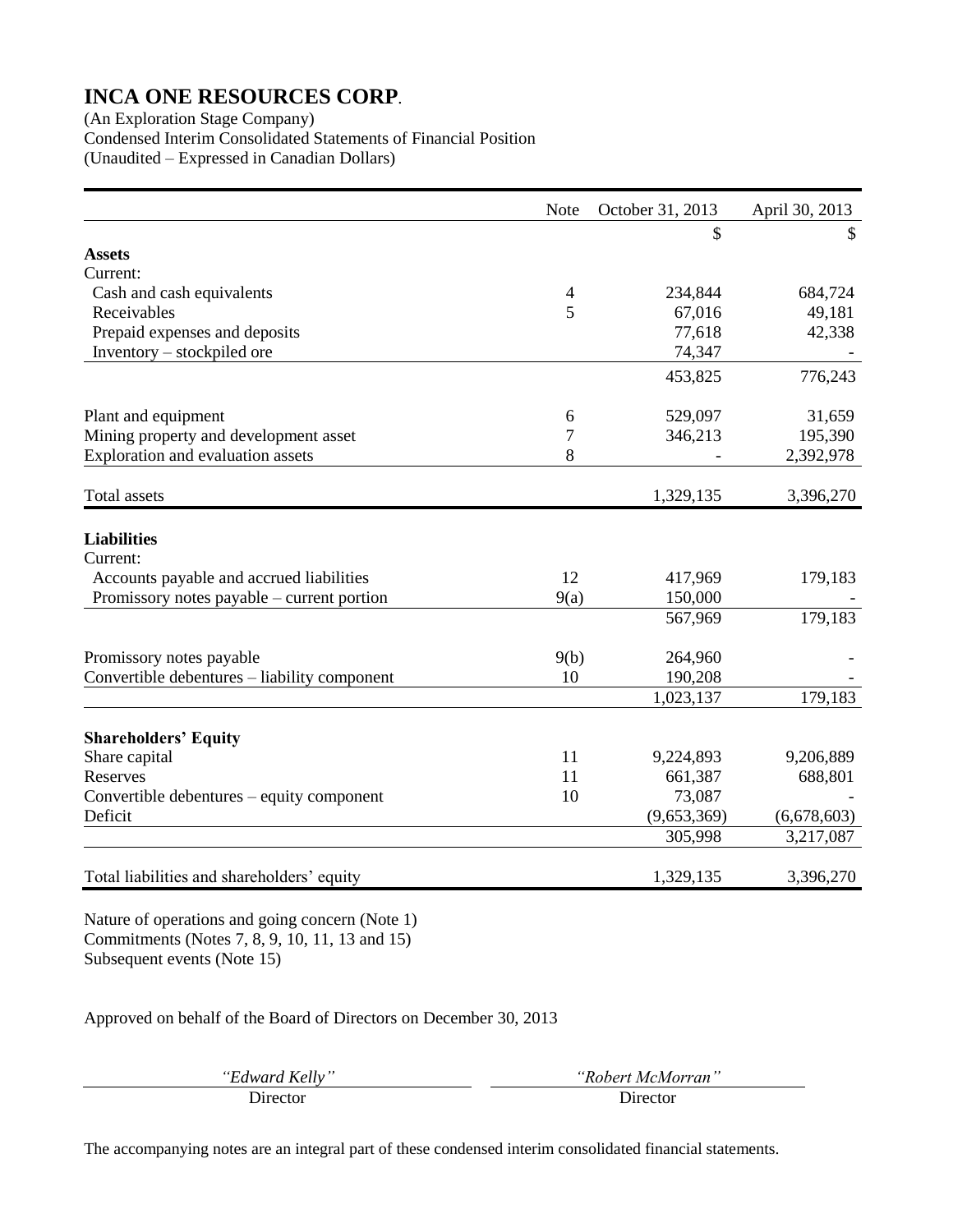(An Exploration Stage Company)

Condensed Interim Consolidated Statements of Loss and Comprehensive Loss

(Unaudited – Expressed in Canadian Dollars)

|                                                 |             |             | Three months ended |             | Six months ended |
|-------------------------------------------------|-------------|-------------|--------------------|-------------|------------------|
|                                                 | <b>Note</b> |             | October 31,        |             | October 31,      |
|                                                 |             | 2013        | 2012               | 2013        | 2012             |
|                                                 |             | \$          | \$                 | \$          | \$               |
| <b>Administrative expenses:</b>                 |             |             |                    |             |                  |
| Consulting and management fees                  | 12          | 39,647      | 42,847             | 66,105      | 105,647          |
| Depreciation                                    |             | 1,731       | 256                | 2,720       | 487              |
| Office, rent and administration                 | 12          | 23,586      | 38,805             | 42,005      | 80,628           |
| Professional fees                               | 12          | 66,977      | 9,865              | 115,250     | 11,865           |
| <b>Regulatory fees</b>                          |             | 5,526       | 4,795              | 6,460       | 5,211            |
| Share-based payments                            | 11, 12      | 16,461      | 98,400             | 105,658     | 118,955          |
| Transfer agent and shareholder information      |             | 72,191      | 5,129              | 159,614     | 6,375            |
| Travel, advertising and promotion               |             | 31,780      | 56,571             | 100,717     | 111,281          |
|                                                 |             |             |                    |             |                  |
| <b>Total administrative expenses</b>            |             | (257, 899)  | (256, 668)         | (598, 529)  | (440, 449)       |
|                                                 |             |             |                    |             |                  |
| Other income (expense):                         |             |             |                    |             |                  |
| Foreign exchange loss                           |             | (904)       | (12,079)           | (5,179)     | (7,509)          |
| Finance and other costs                         | 12          | (16, 402)   | (3,489)            | (18, 432)   | (4,681)          |
| Finance income                                  |             | 29          |                    | 1,048       | 940              |
| Write-down of exploration and evaluation assets |             | (2,452,330) |                    | (2,452,330) |                  |
|                                                 |             | (2,469,607) | (15, 568)          | (2,474,893) | (11,250)         |
|                                                 |             |             |                    |             |                  |
| Net loss for the period                         |             | (2,727,506) | (272, 236)         | (3,073,422) | (451,699)        |
|                                                 |             |             |                    |             |                  |
| Other comprehensive income (loss):              |             |             |                    |             |                  |
| Foreign currency translation adjustment         |             | 27,923      | 34,377             | (16, 412)   | 25,943           |
|                                                 |             |             |                    |             |                  |
| Comprehensive loss for the period               |             | (2,699,583) | (237, 859)         | (3,089,834) | (425,756)        |
|                                                 |             |             |                    |             |                  |
|                                                 |             |             |                    |             |                  |
| Basic and diluted loss per share                |             | (0.01, )    | (0.01)             | (0.01)      | (0.02)           |
|                                                 |             |             |                    |             |                  |
| Weighted average number of common shares        |             |             |                    |             |                  |
| outstanding                                     |             | 43,489,174  | 25,497,520         | 43,489,174  | 24,134,947       |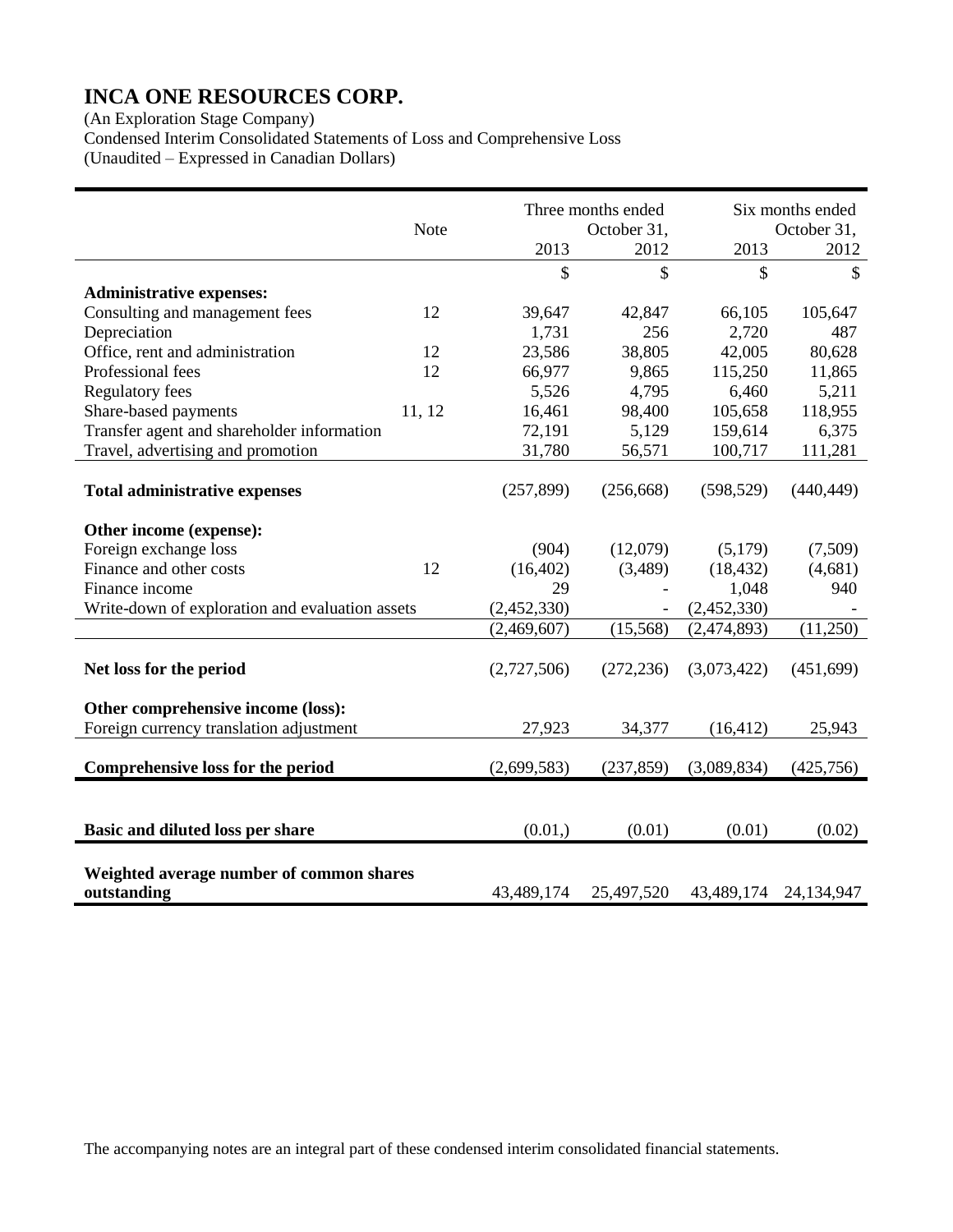(An Exploration Stage Company) Condensed Interim Consolidated Statements of Changes in Equity (Unaudited – Expressed in Canadian Dollars)

|                                                | Share Capital    |           |                  |              | Reserves                           |                    |           | Convertible                       | Deficit       | Total                   |
|------------------------------------------------|------------------|-----------|------------------|--------------|------------------------------------|--------------------|-----------|-----------------------------------|---------------|-------------------------|
|                                                | Common<br>shares | Amount    | Stock<br>options | Warrants     | Foreign<br>currency<br>translation | Other              | Total     | debenture-<br>equity<br>component |               | shareholders'<br>equity |
|                                                | #                | \$        | \$               | $\mathbb{S}$ | $\mathbb{S}$                       | $\mathbf{\hat{S}}$ | \$        | $\mathbb{S}$                      | $\mathbb{S}$  | $\mathcal{S}$           |
| Balance, April 30, 2012                        | 22,772,374       | 6,955,586 | 527,402          | 335,145      | (221)                              | 42,931             | 905,257   |                                   | (5,829,628)   | 2,031,215               |
| Comprehensive loss for the period              |                  |           |                  | $\sim$       | 25,943                             |                    | 25,943    |                                   | (451,699)     | (425,756)               |
| Private placement                              | 11,181,800       | 1,118,180 |                  |              |                                    |                    |           |                                   |               | 1,118,180               |
| Share issuance costs - cash                    |                  | (75,204)  |                  |              |                                    |                    |           |                                   |               | (75,204)                |
| Share issuance costs - warrants                |                  | (18,004)  |                  | 18,004       |                                    |                    | 18,004    |                                   |               |                         |
| <b>Expired warrants</b>                        |                  | 275,000   | ä,               | (275,000)    |                                    |                    | (275,000) |                                   |               |                         |
| Share-based payments                           |                  |           | 134,509          |              |                                    | $\sim$             | 134,509   |                                   |               | 134,509                 |
| Balance, October 31, 2012                      | 33,954,174       | 8,255,558 | 661,911          | 78,149       | 25,722                             | 42,931             | 808,713   |                                   | (6, 281, 327) | 2,782,944               |
| Comprehensive loss for the period              |                  |           |                  |              | (32, 175)                          |                    | (32,175)  |                                   | (431, 288)    | (463, 463)              |
| Private placement                              | 9,535,000        | 953,500   |                  |              |                                    |                    |           |                                   |               | 953,500                 |
| Share issuance costs - cash                    |                  | (78, 741) |                  |              |                                    |                    |           |                                   |               | (78, 741)               |
| Share issuance costs – warrants                |                  | (26,504)  | ä,               | 26,504       |                                    |                    | 26,504    |                                   |               |                         |
| <b>Expired warrants</b>                        |                  | 60,145    | ä,               | (60, 145)    |                                    |                    | (60, 145) |                                   |               |                         |
| <b>Expired</b> options                         |                  |           | (34, 012)        |              |                                    |                    | (34, 012) |                                   | 34,012        |                         |
| Reallocation of shares returned to<br>treasury |                  | 42,931    |                  |              |                                    | (42, 931)          | (42, 931) |                                   |               |                         |
| Share-based payments                           |                  |           | 22,847           |              |                                    |                    | 22,847    |                                   |               | 22,847                  |
| Balance, April 30, 2013                        | 43,489,174       | 9,206,889 | 650,746          | 44,508       | (6, 453)                           | $\sim$             | 688,801   | $\sim$                            | (6, 678, 603) | 3,217,087               |
| Comprehensive loss for the year                |                  |           |                  |              | (16, 412)                          |                    | (16, 412) |                                   | (3,073,422)   | (3,089,834)             |
| Convertible debenture                          |                  |           |                  |              |                                    |                    |           | 76,336                            |               | 76,336                  |
| Convertible debenture issuance                 |                  |           |                  |              |                                    |                    |           |                                   |               |                         |
| $costs - cash$                                 |                  |           |                  |              |                                    |                    |           | (3,249)                           |               | (3,249)                 |
| <b>Expired warrants</b>                        |                  | 18,004    | $\overline{a}$   | (18,004)     |                                    | $\sim$             | (18,004)  |                                   |               |                         |
| Expired options                                |                  |           | (98, 656)        |              |                                    | $\sim$             | (98, 656) |                                   | 98,656        |                         |
| Share-based payments                           |                  |           | 105,658          |              |                                    |                    | 105,658   |                                   |               | 105,658                 |
| Balance, October 31, 2013                      | 43,489,174       | 9.224.893 | 657,748          | 26,504       | (22, 865)                          | $\omega$           | 661,387   | 73,087                            | (9,653,369)   | 305,998                 |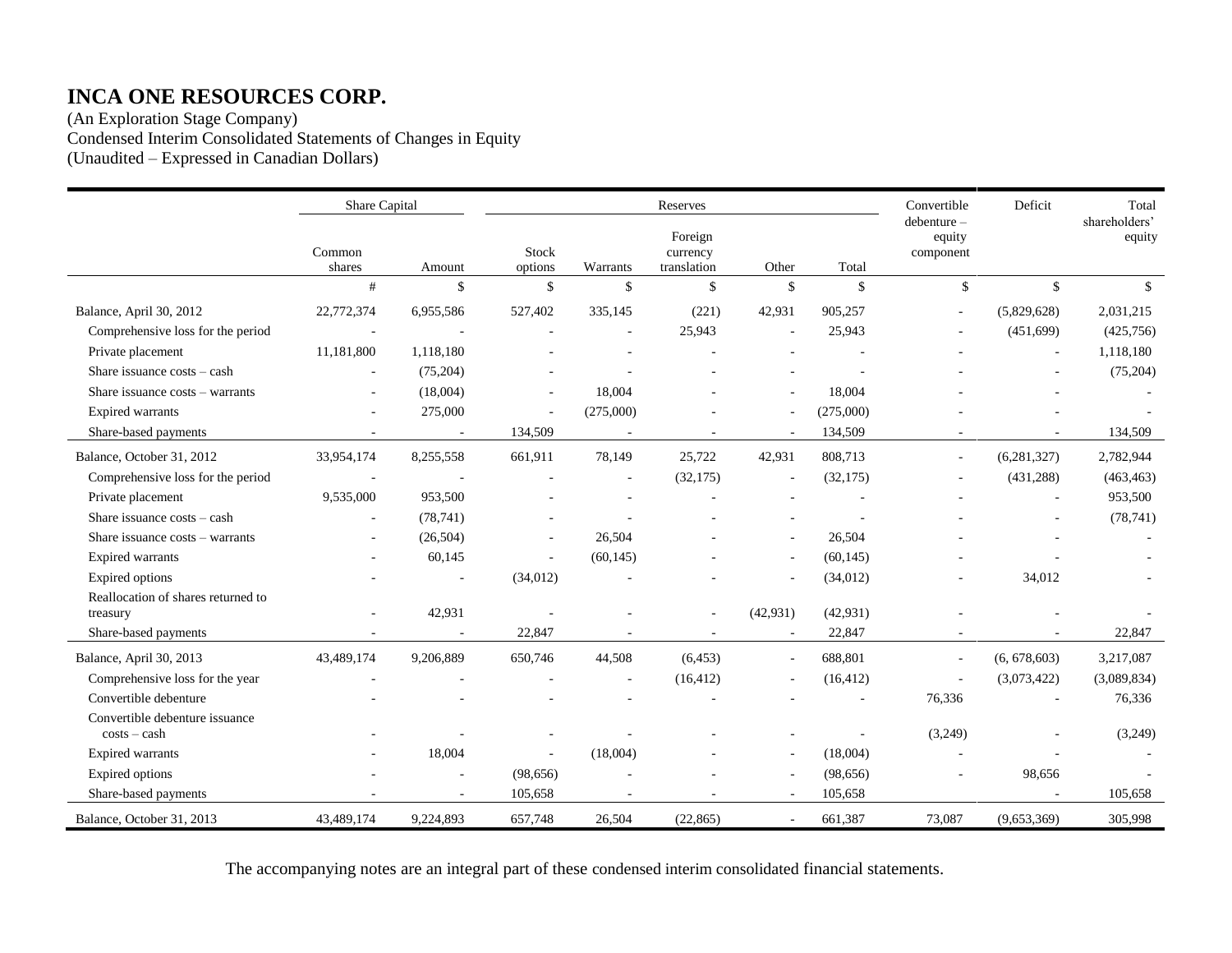(An Exploration Stage Company) Condensed Interim Consolidated Statements of Cash Flows (Unaudited – Expressed in Canadian Dollars)

|                                                             | Six months ended October 31, |            |
|-------------------------------------------------------------|------------------------------|------------|
|                                                             | 2013                         | 2012       |
|                                                             | \$                           | \$         |
| Cash flows provided by (used in):                           |                              |            |
| <b>Operating activities:</b>                                |                              |            |
| Net loss for the period                                     | (3,073,422)                  | (451,699)  |
| Items not involving cash:                                   |                              |            |
| Depreciation                                                | 2,720                        | 487        |
| Share-based payments                                        | 105,658                      | 118,955    |
| Write-down of exploration and evaluation assets             | 2,452,330                    |            |
| Interest payable                                            | (11, 277)                    |            |
| Changes in non-cash operating working capital:              |                              |            |
| Receivables                                                 | (17, 835)                    | 69,933     |
| Prepaid expenses and deposits                               | (35,280)                     | 7,478      |
| Ore inventory                                               | (74, 347)                    |            |
| Accounts payable and accrued liabilities                    | 164,710                      | (66, 744)  |
|                                                             | (486, 743)                   | (321, 590) |
| <b>Financing activities:</b>                                |                              |            |
| Promissory notes payable, net of issuance costs             | 414,960                      |            |
| Convertible debenture, net of issuance costs                | 263,295                      |            |
| Interest payable                                            | 11,277                       |            |
| Proceeds on issuance of common shares                       |                              | 1,118,180  |
| Share issuance cost                                         |                              | (75,204)   |
|                                                             | 689,532                      | 1,042,976  |
| <b>Investing activities:</b>                                |                              |            |
| Purchase of plant and equipment                             | (502, 163)                   | (3,205)    |
| Mining property and development asset                       | (77, 594)                    |            |
| Exploration and evaluation assets                           | (75, 169)                    | (493, 425) |
|                                                             | (654, 926)                   | (496, 630) |
|                                                             |                              |            |
| Increase (decrease) in cash and cash equivalents            | (452, 137)                   | 224,756    |
| Effect of exchange rates on cash held in foreign currencies | 2,257                        | 3,923      |
| Cash and cash equivalents, beginning of period              | 684,724                      | 543,030    |
| Cash and cash equivalents, end of period                    | 234,844                      | 771,709    |
|                                                             |                              |            |
| <b>Supplementary information:</b>                           |                              |            |
| Cash paid for interest                                      | 2,219                        |            |
| Cash paid for income taxes                                  |                              |            |
| Non-cash financing and investing activities:                |                              |            |
| Broker warrants issued for finder's fees                    |                              | 18,004     |
| Accrued mining property and exploration asset               |                              |            |
| expenditures included in accounts payable                   | 74,076                       | 73,777     |
| Share-based payments capitalized to exploration assets      |                              | 15,554     |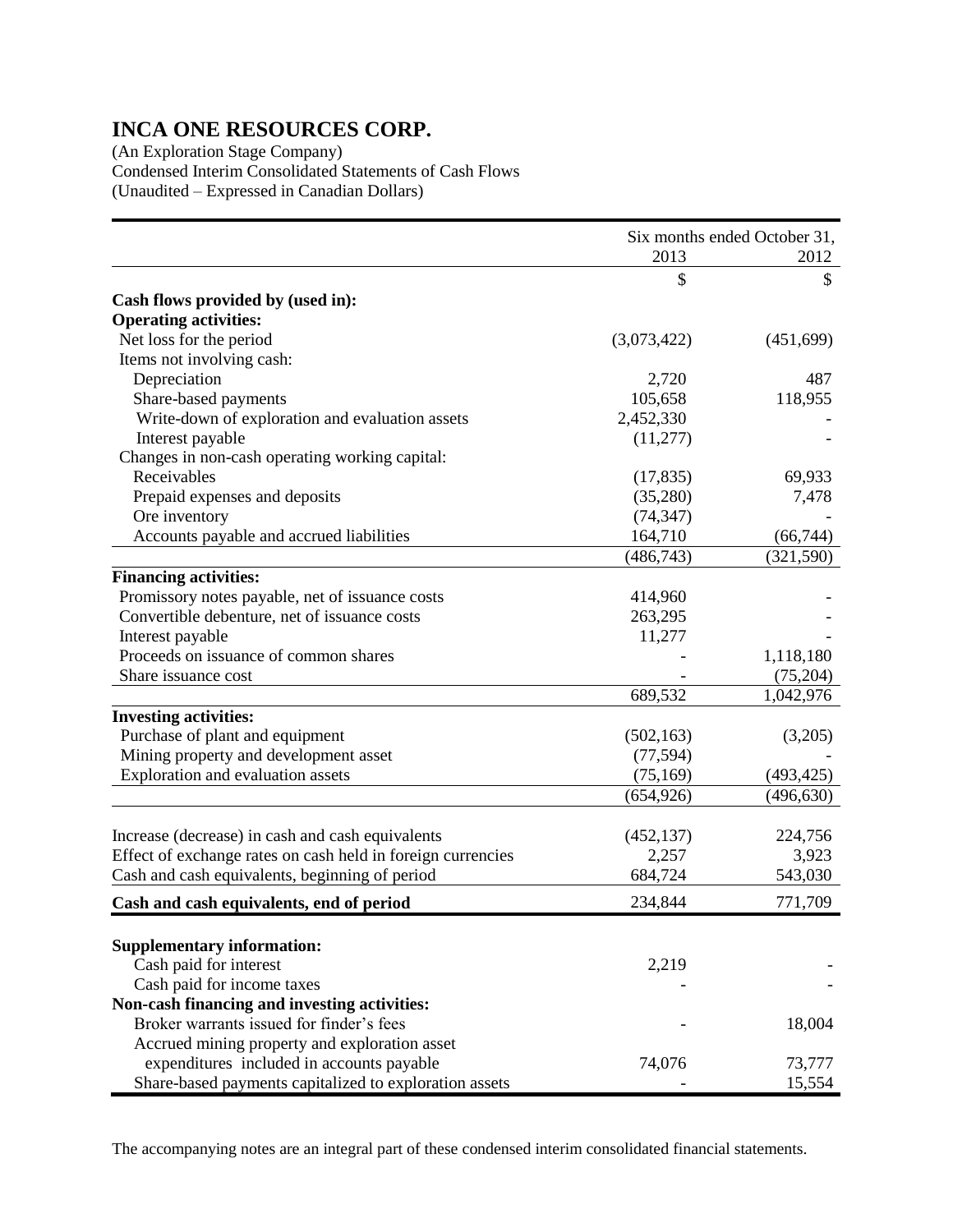(An Exploration Stage Company) Notes to the Condensed Interim Consolidated Financial Statements For the Three and Six Months Ended October 31, 2013 and 2012 (Unaudited – Expressed in Canadian Dollars)

## **NOTE 1 – NATURE OF OPERATIONS AND GOING CONCERN**

Inca One Resources Corp. (the "Company") was incorporated under the laws of Canada on November 9, 2005 and was continued under the British Columbia Business Corporations Act on November 26, 2010. On May 11, 2011, the Company changed its name from SUB Capital Inc. to Inca One Metals Corp. and on October 26, 2011, to Inca One Resources Corp. The Company's shares are traded on the TSX Venture Exchange (the "TSX-V") under the symbol "IO" and on the Frankfurt Stock Exchange under the symbol "SU9.F". The head office and principal address of the Company are located at Suite 1125 – 595 Howe Street, Vancouver, Canada, V6C 2T5 and its registered office is located at Suite 2600 – 1066 West Hastings Street, Vancouver, Canada, V6E 3X1.

These consolidated financial statements are prepared on a going concern basis, which contemplates that the Company will continue in operation for the foreseeable future and will be able to realize its assets and discharge its liabilities in the normal course of business. For the six months ended October 31, 2013, the Company incurred a net loss of \$3,073,422 and the accumulated deficit as at October 31, 2013 was \$9,653,369. As at October 31, 2013, the Company had a working capital deficiency of \$114,144 which will not be sufficient to finance exploration and operating costs over the next twelve months without additional funding. Management intends to finance operating costs over the next year with funds raised from equity financings, debt financings and net profits from its Peruvian mining interests but there is no certainty that these funds will be received. These conditions cast significant doubt on the Company's ability to continue as a going concern. These consolidated financial statements do not reflect the adjustments to the carrying values and classifications of assets and liabilities that would be necessary if the Company were unable to realize its assets and settle its liabilities as a going concern in the normal course of operations. Such adjustments could be material. Subsequent to October 31, 2013, the Company completed a non-brokered private placement of shares for gross proceeds of \$511,550.

## **NOTE 2 – SIGNIFICANT ACCOUNTING POLICIES**

#### **(a) Basis of Presentation**

The condensed interim consolidated financial statements of the Company have been prepared in accordance with International Accounting Standards 34, *Interim Financial Reporting* ("IAS 34"), using accounting policies consistent with International Financial Reporting Standards ("IFRS") as issued by the International Accounting Standards Board ("IASB") and interpretations of the International Financial Reporting Interpretations Committee ("IFRIC").

These condensed interim consolidated financial statements do not include all of the information required for full annual financial statements and should be read in conjunction with the Company's annual consolidated financial statements for the year ended April 30, 2013.

These condensed interim consolidated financial statements were approved and authorized for issue by the Board of Directors of the Company on December 30, 2013.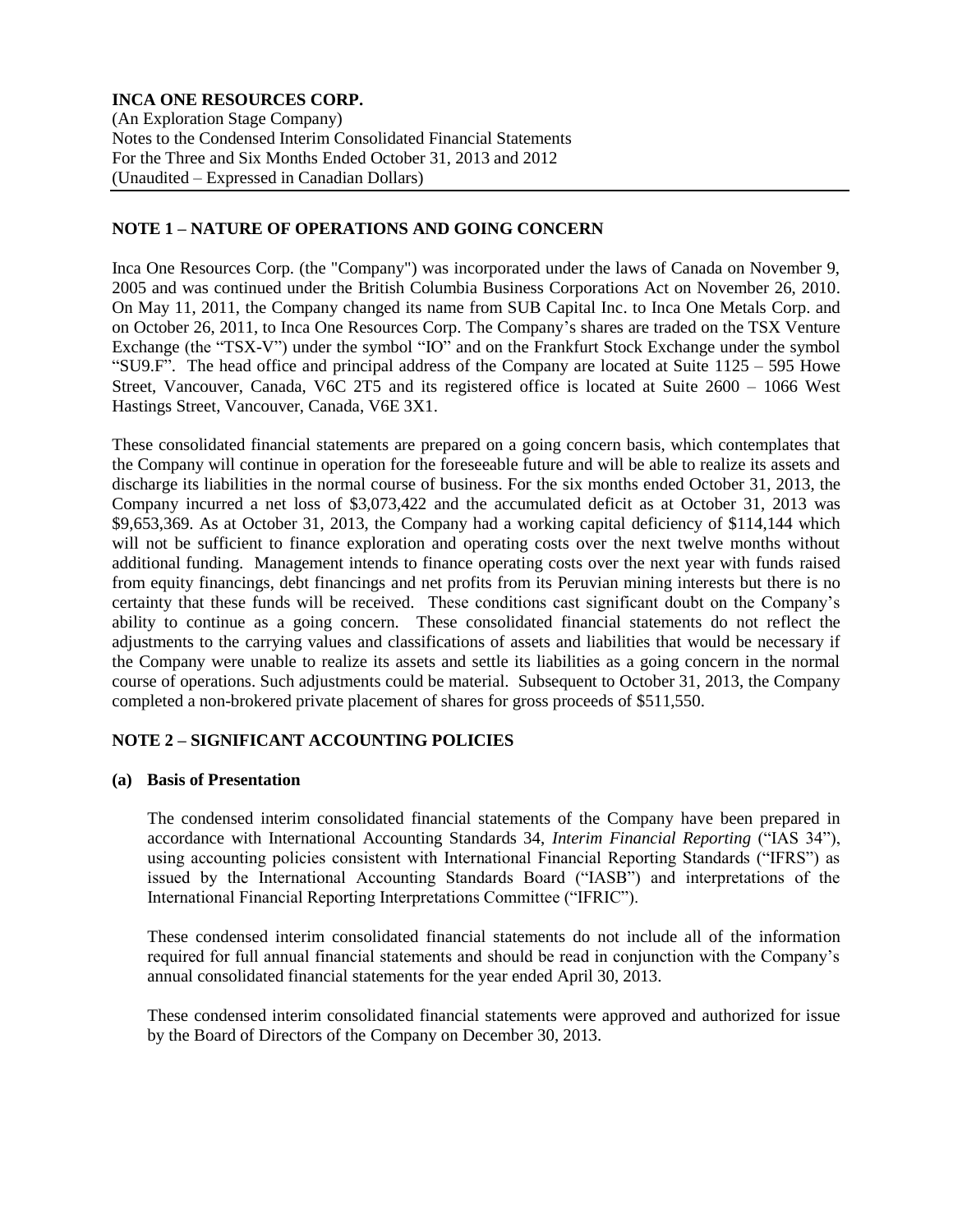(An Exploration Stage Company) Notes to the Condensed Interim Consolidated Financial Statements For the Three and Six Months Ended October 31, 2013 and 2012 (Unaudited – Expressed in Canadian Dollars)

### **(b) Basis of Consolidation**

The consolidated financial statements are presented in Canadian dollars unless otherwise noted. The consolidated financial statements include the accounts of the Company, its wholly owned subsidiaries, Inca One Metals Peru S.A. ("IO Metals"), Dynasty One S.A., Chala One S.A.C., Corizona One S.A., and Minera Huaquillas SAC ("Minera"), a private company incorporated in Peru (Note 8). Although Minera is not a subsidiary of the Company the Company consolidates 100% of its operations as they have effective control and therefore the right to obtain the majority of the benefits and are exposed to the risks of the activities of Minera.

The Company conducts a portion of its business through a joint venture whereby the joint venture participants are bound by a contractual agreement establishing joint control. Joint control exists when unanimous consent of the joint venture participants is required regarding strategic, financial and operating policies of the joint venture. The Company has chosen to account for its interest in the joint venture as a joint operation whereby the Company's proportionate interest in the assets, liabilities, revenues and expenses are recognized within each applicable line item of the consolidated financial statements. The Company's share of results in its joint venture will be recognized in the Company's consolidated financial statements from the date the Company obtained joint control to the date at which it loses joint control.

### **(c) Use of Estimates and Judgments**

The preparation of these financial statements in accordance with IAS 1, *Presentation of Financial Statements*, requires management to make certain critical accounting estimates and to exercise judgment in applying the Company's accounting policies. Estimates and judgments are continually evaluated based on historical experience and other factors, including expectations of future events that are believed to be reasonable under the circumstances. In the future, actual experience may differ from these estimates and assumptions. The areas involving a higher degree of judgment or complexity where assumptions and estimates are significant to the financial statements include the going concern assumption, the economic recoverability and probability of future economic benefits of mineral property interests, the commencement date of commercial production, the functional currency, the valuation of convertible debentures and share-based compensation.

## **(d) Significant Accounting Policies**

The accounting policies and methods of computation applied by the Company in these condensed interim consolidated financial statements are the same as those applied in the Company's annual consolidated financial statements as at and for the year ended April 30, 2013, except for the following accounting policies adopted in the current financial period:

#### *(i) Inventory*

Finished goods, work-in-process and stockpiled ore are measured at the lower of average cost and net realizable value. Net realizable value is the amount estimated to be obtained from sale of the inventory in the normal course of business, less any anticipated costs to be incurred prior to its sale. The production cost of inventories is determined on a weighted average basis and includes cost of raw materials, direct labour, overhead and depreciation of plant and equipment.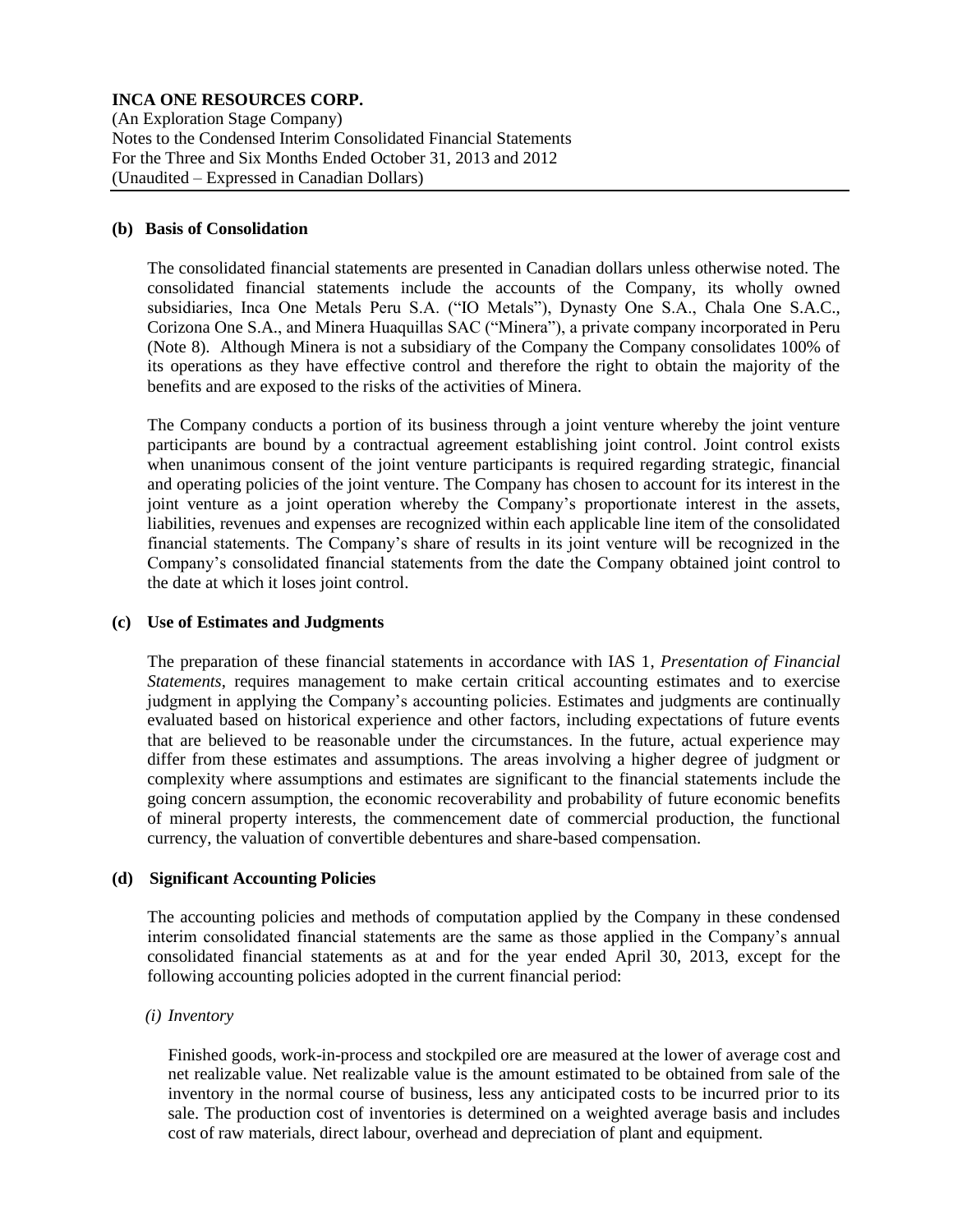(An Exploration Stage Company) Notes to the Condensed Interim Consolidated Financial Statements For the Three and Six Months Ended October 31, 2013 and 2012 (Unaudited – Expressed in Canadian Dollars)

> Any write‐down of inventory is recognized as an expense in profit or loss in the period the write-down occurs. Reversal of any write-down of inventory, arising from an increase in net realizable value, is recognized in profit or loss as a reduction in the amount of inventories recognized as an expense in the period in which the reversal occurs. Prior to commencement of commercial production, write-down of inventory is capitalized to plant and equipment.

### *(ii)Revenue*

Revenue is recognized when:

- The significant risks and rewards of ownership have been transferred;
- Neither continuing managerial involvement to the degree usually associated with ownership nor effective control over the goods sold has been retained;
- The amount of revenue can be measured reliably;
- It is probable that the economic benefits associated with the transaction will flow to the Company; and
- The costs incurred or to be incurred in respect of the transaction can be measured reliably.

Revenue is measured at the fair value of consideration received or receivable. Proceeds from the sale of finished goods produced prior to the date that the Chala One plant commences commercial production are credited to plant and equipment.

#### *(iii)Promissory notes payable*

Promissory notes payable are recognized initially at fair value, net of transaction costs incurred. The notes are subsequently stated at amortized cost with any difference between the proceeds and redemption value recognized in the profit or loss over the term of the debt using cost with any difference between the proceeds and redemption value recognized in the profit or loss over the term of the debt using the effective interest rate method. Debt is classified as current unless the Corporation has an unconditional right to defer settlement for at least 12 months after the statement of financial position date.

#### *(iv) Convertible debentures*

Convertible debentures are separated into their liability and equity components on the consolidated statement of financial position. The liability component is initially recognized at fair value, calculated as the net present value of the liability and accounted for at amortized cost using the effective interest rate method. The effective interest rate used is the estimated rate for debt with similar terms at the time of issue. The fair value of the equity component (conversion feature) is determined at the time of issue as the difference between the face value of the convertible debenture and the fair value of the liability component.

## **NOTE 3 – RECENT ACCOUNTING PRONOUNCEMENTS**

The following new standards and amendments were adopted effective May 1, 2013. Adoption of these standards and amendments had no significant impact on the financial results or disclosures.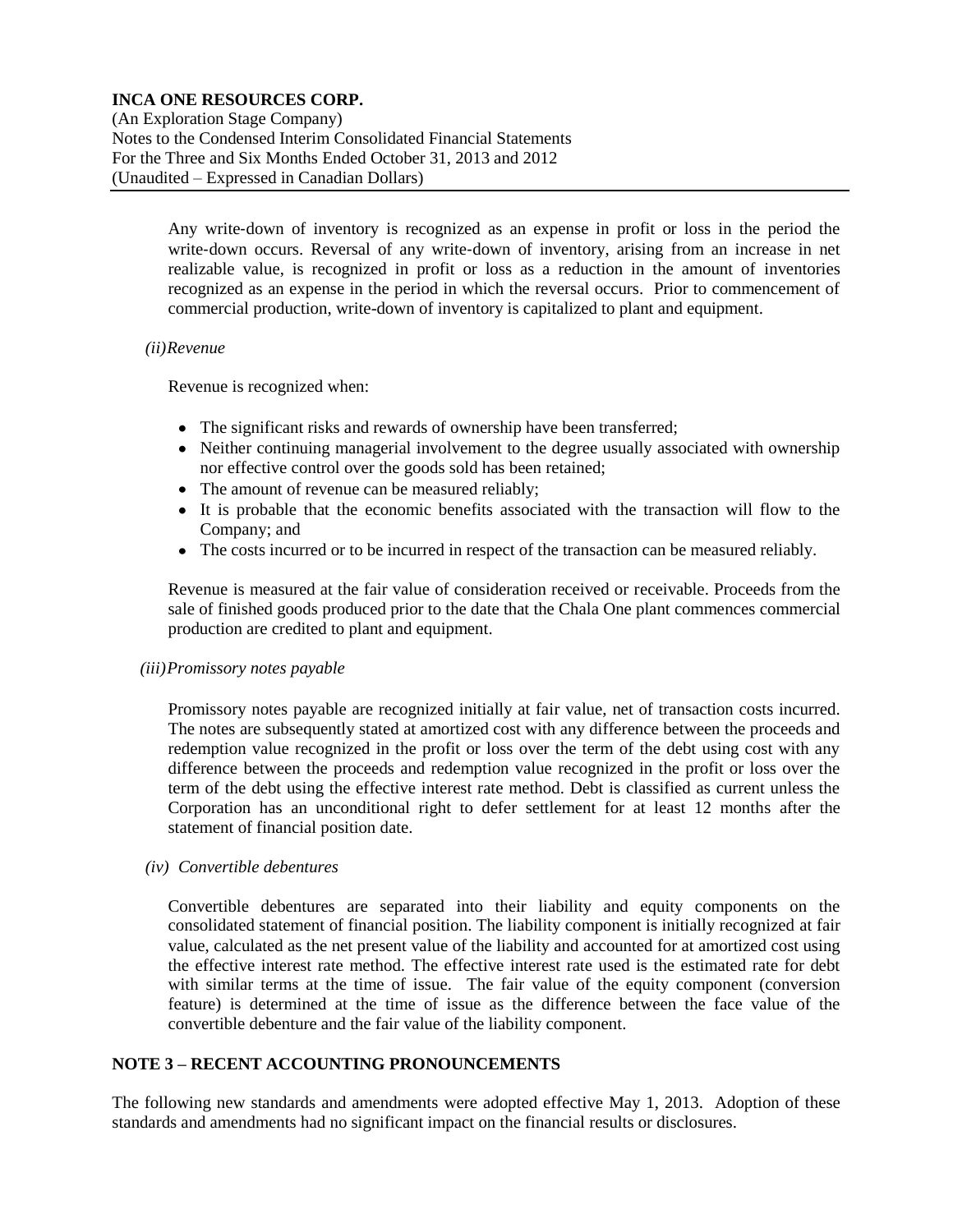(An Exploration Stage Company) Notes to the Condensed Interim Consolidated Financial Statements For the Three and Six Months Ended October 31, 2013 and 2012 (Unaudited – Expressed in Canadian Dollars)

### *New standard IFRS 11 "Joint Arrangements"*

This standard supercedes IAS 31 "Interests in Joint Ventures" and SIC-13 "Jointly Controlled Entities-Non-monetary Contributions by Venturers", and establishes principles for financial reporting by parties to a joint arrangement.

### *New standard IFRS 12 "Disclosure of Interest in Other Entities"*

This is a new standard which applies to entities that have an interest in a subsidiary, a joint arrangement, an associate or an unconsolidated structured entity. The standard carries forward existing disclosures and also introduces significant additional disclosure that address the nature of, and risks associated with, an entity's interests in other entities.

### *New standard IFRS 13, Fair Value Measurement*

This is a comprehensive standard for fair value measurement and disclosure for use across all IFRS standards. The new standard clarifies that fair value is the price that would be received to sell an asset, or paid to transfer a liability in an orderly transaction between market participants, at the measurement date. Under existing IFRS, guidance on measuring and disclosing fair value is dispersed among the specific standards requiring fair value measurements and does not always reflect a clear measurement basis or consistent disclosures.

## *IAS 27, Separate Financial Statements and IAS 28, Investments in Associates and Joint Ventures (amendment)*

IAS 27 addresses accounting for subsidiaries, jointly controlled entities and associates in nonconsolidated financial statements. IAS 28 has been amended to include joint ventures in its scope and to address the changes in IFRS  $10 - 13$ .

## *IAS 19, Employee Benefits (amendment)*

This standard has been amended to make significant changes to the recognition and measurement of defined benefit pension expense and termination benefits and to enhance the disclosure of all employee benefits including redefining short term and other long-term benefits, guidance on the treatment of taxes related to benefit plans, guidance on risk/cost sharing features, and expanded disclosures.

#### *IAS 1, Presentation of Financial Statements (amendment)*

This standard has been amended to require entities to separate items presented in Other Comprehensive Income ("OCI") into two groups, based on whether or not items may be recycled in the future. Entities that choose to present OCI items before tax will be required to show the amount of tax related to the two groups separately.

The following IFRS Standards, Amendments and Interpretations have been issued but are not yet adopted:

| IFRS 7 (Amendment) | Financial Instruments: Disclosure                         |
|--------------------|-----------------------------------------------------------|
| <b>IFRS</b> 9      | Financial Instruments: Classification and Measurement     |
| IFRS 10            | Consolidated Financial Statements                         |
| IAS 32 (Amendment) | Financial Instruments: Presentation                       |
| IFRIC 20           | Stripping Costs in the Production Phase of a Surface Mine |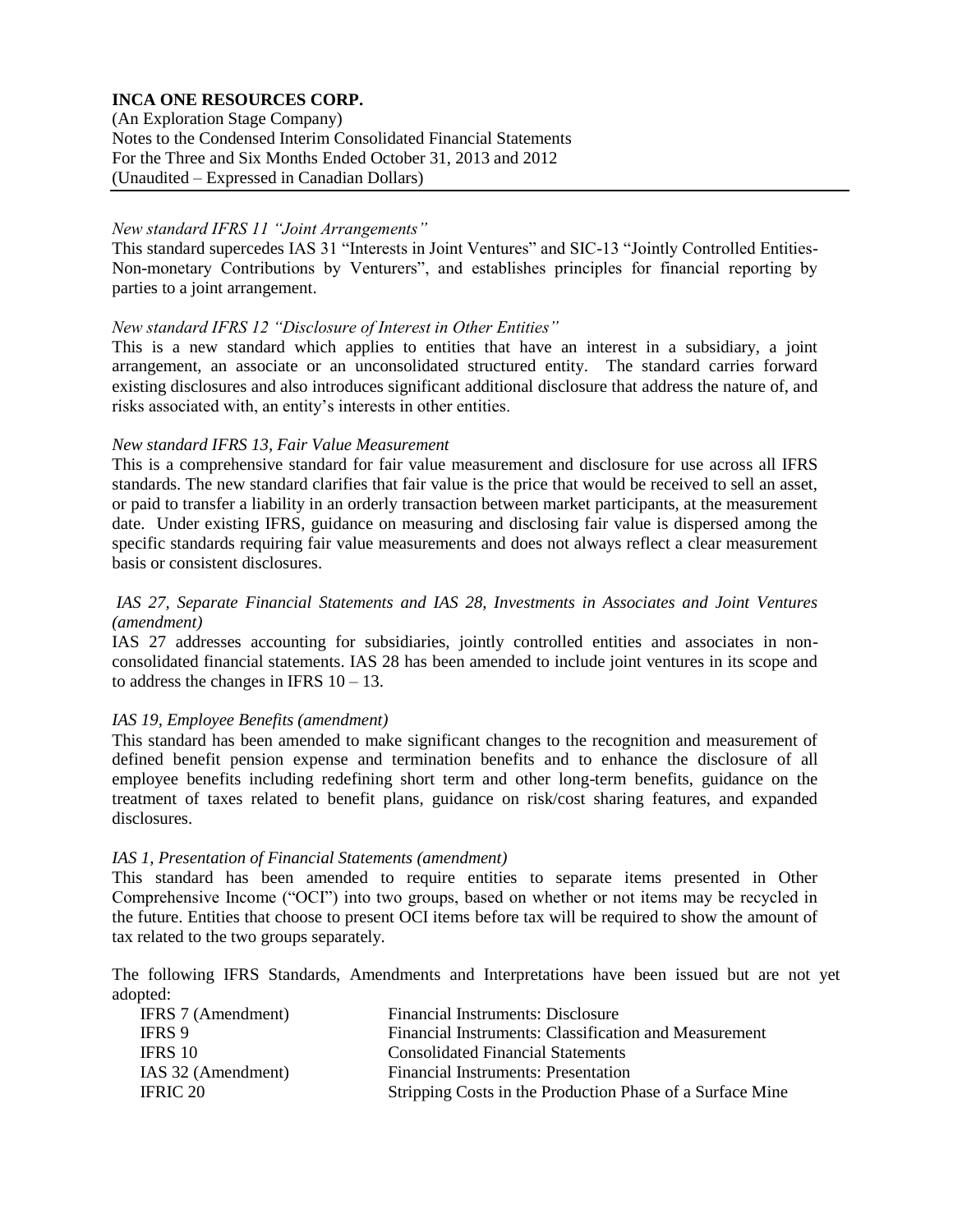(An Exploration Stage Company) Notes to the Condensed Interim Consolidated Financial Statements For the Three and Six Months Ended October 31, 2013 and 2012 (Unaudited – Expressed in Canadian Dollars)

The Company anticipates that the application of these standards and amendments will not have a material impact on the results of operations and the financial position of the Company.

# **NOTE 4 – CASH AND CASH EQUIVALENTS**

|                                       | October 31, | April 30, |
|---------------------------------------|-------------|-----------|
|                                       | 2013        | 2013      |
| Cash and cash equivalents consist of: |             |           |
| Cash                                  | 234,844     | 606,724   |
| Guaranteed Investment Certificates    |             | 78,000    |
|                                       | 234,844     | 684,724   |

# **NOTE 5 – RECEIVABLES**

|                                                        | October 31,<br>2013 | April 30,<br>2013 |
|--------------------------------------------------------|---------------------|-------------------|
|                                                        | \$                  |                   |
| Trade accounts receivable – Chala One plant operations | 60,069              |                   |
| GST recoverable                                        | 6,947               | 16,720            |
| Other receivable                                       |                     | 7,461             |
| Share subscription receivable                          |                     | 25,000            |
|                                                        | 67,016              | 49,181            |

## **NOTE 6 – PLANT AND EQUIPMENT**

|                                  | Chala One |          | Furniture and |         |
|----------------------------------|-----------|----------|---------------|---------|
|                                  | Plant     | Computer | Equipment     | Total   |
|                                  | \$        | \$       | \$            | \$      |
| Costs:                           |           |          |               |         |
| Balance, April 30, 2012          |           | 14,865   | 8,381         | 23,246  |
| <b>Additions</b>                 |           | 4,128    | 14,256        | 18,384  |
| Foreign exchange                 |           | 315      | 403           | 718     |
| Balance, April 30, 2013          |           | 19,308   | 23,040        | 42,348  |
| <b>Additions</b>                 | 483,399   |          | 18,764        | 502,163 |
| Foreign exchange                 |           | (131)    | (134)         | (265)   |
| Balance, October 31, 2013        | 483,399   | 19,177   | 41,670        | 544,246 |
| <b>Accumulated Depreciation:</b> |           |          |               |         |
| Balance, April 30, 2012          |           | 2,391    | 1,257         | 3,648   |
| Depreciation                     |           | 3,529    | 3,426         | 6,955   |
| Foreign exchange                 |           | 40       | 46            | 86      |
| Balance, April 30, 2013          |           | 5,960    | 4,729         | 10,689  |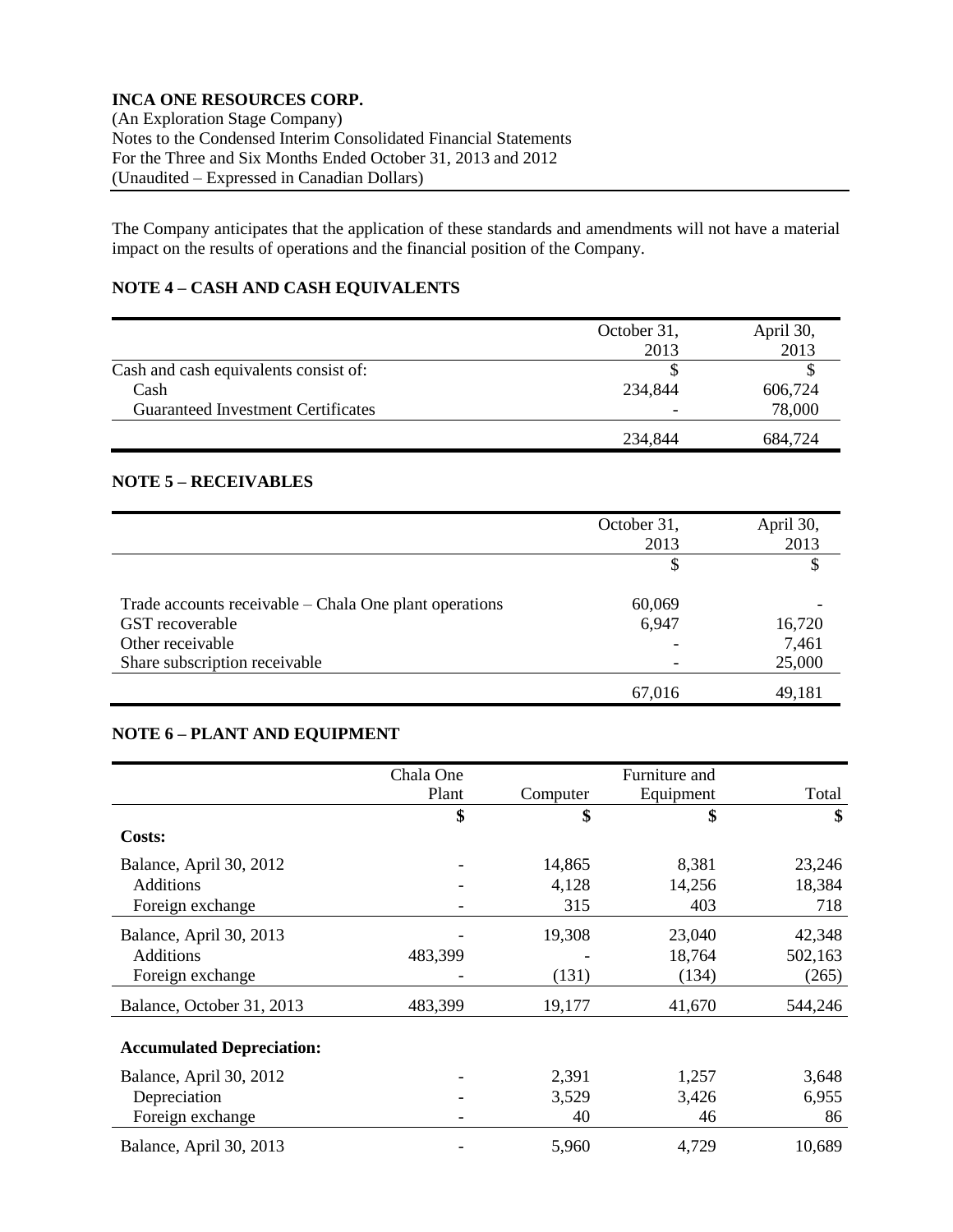(An Exploration Stage Company) Notes to the Condensed Interim Consolidated Financial Statements For the Three and Six Months Ended October 31, 2013 and 2012 (Unaudited – Expressed in Canadian Dollars)

| Depreciation<br>Foreign exchange | -<br>۰  | 1,532<br>(46) | 3,012<br>(38) | 4,544<br>(84) |
|----------------------------------|---------|---------------|---------------|---------------|
| Balance, October 31, 2013        |         | 7,446         | 7,703         | 15,149        |
| <b>Net Book Value:</b>           |         |               |               |               |
| April 30, 2012                   |         | 12,474        | 7,124         | 19,598        |
| April 30, 2013                   |         | 13,348        | 18,311        | 31,659        |
| October 31, 2013                 | 483,399 | 11,731        | 33,967        | 529,097       |

On June 6, 2013, the Company entered into a Letter of Intent to acquire 100% of a permitted and operational milling facility ("Chala One") in Southern Peru for US\$240,000. Of this amount, US\$150,000 has been paid and the remaining US\$90,000 is expected to be payable within one year, once transfer of the permitted facility is complete. Completion of the acquisition of the milling facility is subject to a number of conditions including completion of a definitive agreement. A finder fee of US\$40,000 and a sourcing and technical advice fee of US\$59,000, inclusive of value added taxes ("VAT"), have now been paid in connection with the acquisition of the milling facility. An additional US\$29,500, including VAT for sourcing and technical advice, was paid once the plant became operational and US\$29,500 was paid subsequent to October 31, 2013 once the plant had processed 250 tons of ore. All VAT paid is not currently refundable to the Company, but the amounts may be used in the future to offset amounts due to the Peruvian tax administration by the Company resulting from VAT charged on future sales.

As at October 31, 2013, additional plant upgrade costs of \$153,777 and pre-operating costs of \$100,604 have been incurred, and pre-operating revenues of \$60,069 have been credited to plant and equipment.

The Company is in the process of formalizing an agreement to pay Canadian Mining 20% of net profits from all operations of the Chala One plant in exchange for ongoing project management assistance.

Depreciation during the three and six months ended October 31, 2013 was \$2,659 and \$4,544 (2012 – \$1,033 and \$2,404), of which \$928 and \$1,824 was capitalized to exploration and evaluation assets (2012 – \$777 and \$1,917).

## **NOTE 7 – MINING PROPERTY AND DEVELOPMENT ASSET**

Pursuant to an Assignment of Contractual Position Agreement formalized under Peruvian law on January 25, 2013, and amended on May 28, 2013 and June 5, 2013, between the Company and Canadian Mining S.A. ("Canadian Mining"), a privately held Peruvian company, the Company was granted an exclusive right to acquire 100% of a mining lease and purchase option for a mineral property ("the Corizona Project") located in Peru in exchange for cash of US\$50,000 (paid).

Pursuant to the underlying Mining Lease with Purchase Option Agreement dated January 24, 2013, between Canadian Mining and the Peruvian owner of the mineral property, Sociedad Minera Corizona Limited Liability Lima ("SMRL"), Canadian Mining is entitled to conduct mining activity on the Corizona Project property and holds an option to purchase the Corizona Project until February 27, 2015.

In order to earn its interest in the mineral property option the Company will be required to pay SMRL cash of US\$730,000 at the date of signing the transfer of the concession, US\$730,000 at the date such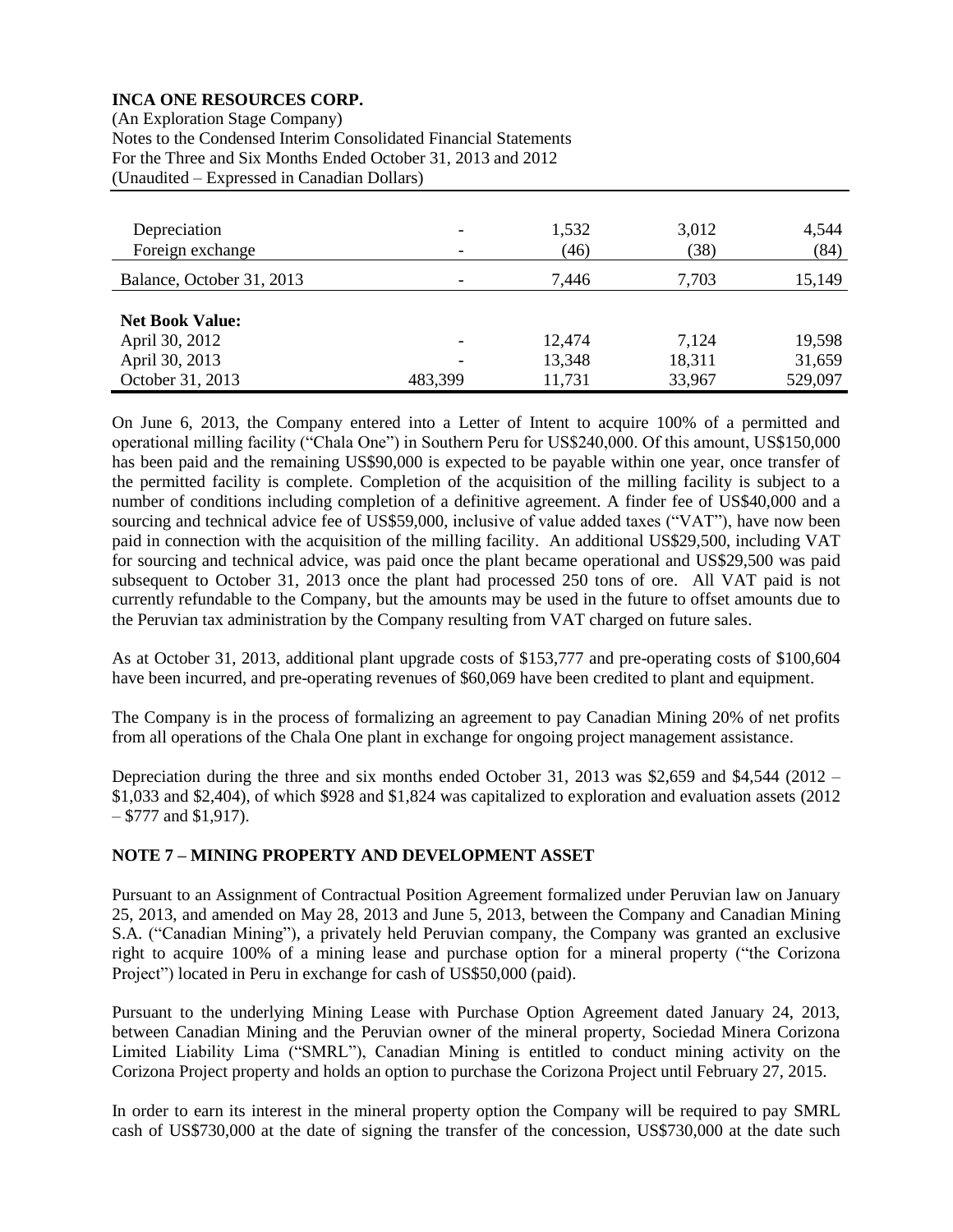(An Exploration Stage Company) Notes to the Condensed Interim Consolidated Financial Statements For the Three and Six Months Ended October 31, 2013 and 2012 (Unaudited – Expressed in Canadian Dollars)

transfer is registered in the Lima, Peru Mining Registry office and is also required to pay US\$490,000 to Canadian Mining within five days of the date that the option is legally acquired by the Company. A finder fee of \$20,000 was paid with respect to the option assignment acquisition.

Effective March 27, 2013 the Company entered into a Service Provision Agreement with Canadian Mining whereby the Company committed to pay cash of US\$50,000 to Canadian Mining for the provision of sourcing and technical advice which results in the Company acquiring a plant, and an additional US\$50,000 payable once this plant becomes operational. On June 6, 2013 the Company entered into a contract to purchase the Chala One plant and has recorded US\$75,000 in satisfaction of this service provision commitment – see Note 6.

The Company has also agreed to pay Canadian Mining US\$125,000 per plant in stages for sourcing and technical advice leading to the acquisition of each of three additional plants.

On May 7, 2013, the Company and Canadian Mining secured a toll milling agreement with a Peruvian ore processor Grupo Dore to process the bulk sample material produced from the Corizona Project. The agreement states that the Company and Canadian Mining will fulfill all necessary requirements to sell bulk sample material from the Corizona Project, and will pay to Grupo Dore the cost to mill its material, including a capital charge plus a toll milling fee per ton of bulk sample material produced. A finder fee of US\$25,000 was paid with respect to this agreement.

As agreed to in January 2013 but not formalized legally until June 5, 2013, the Company committed to a three year renewable Joint Venture Agreement with Canadian Mining for purposes of development and operation of the Corizona Project and further exploration and evaluation. Pursuant to the terms of this agreement the joint venture will be operated by Canadian Mining and the Company will contribute all of the initial funding in exchange for an 80% share of the Corizona Project's net profits.

As at October 31, 2013 the Company has paid the following amounts with respect to the Corizona Project:

|                                  | Corizona Project |
|----------------------------------|------------------|
|                                  | Peru             |
|                                  | \$               |
| Balance, April 30, 2012          |                  |
| Acquisition costs:               |                  |
| Option payments                  | 50,235           |
| Finder fee $-\cosh$              | 20,000           |
| Professional and regulatory fees | 22,064           |
|                                  | 92,299           |
| Development costs:               |                  |
| Field expenses                   | 25,845           |
| Geology                          | 8,497            |
| Office and administration        | 1,156            |
| Plant sourcing                   | 30,228           |
| Site advisory and development    | 10,269           |
| Rent, utilities and maintenance  | 9,936            |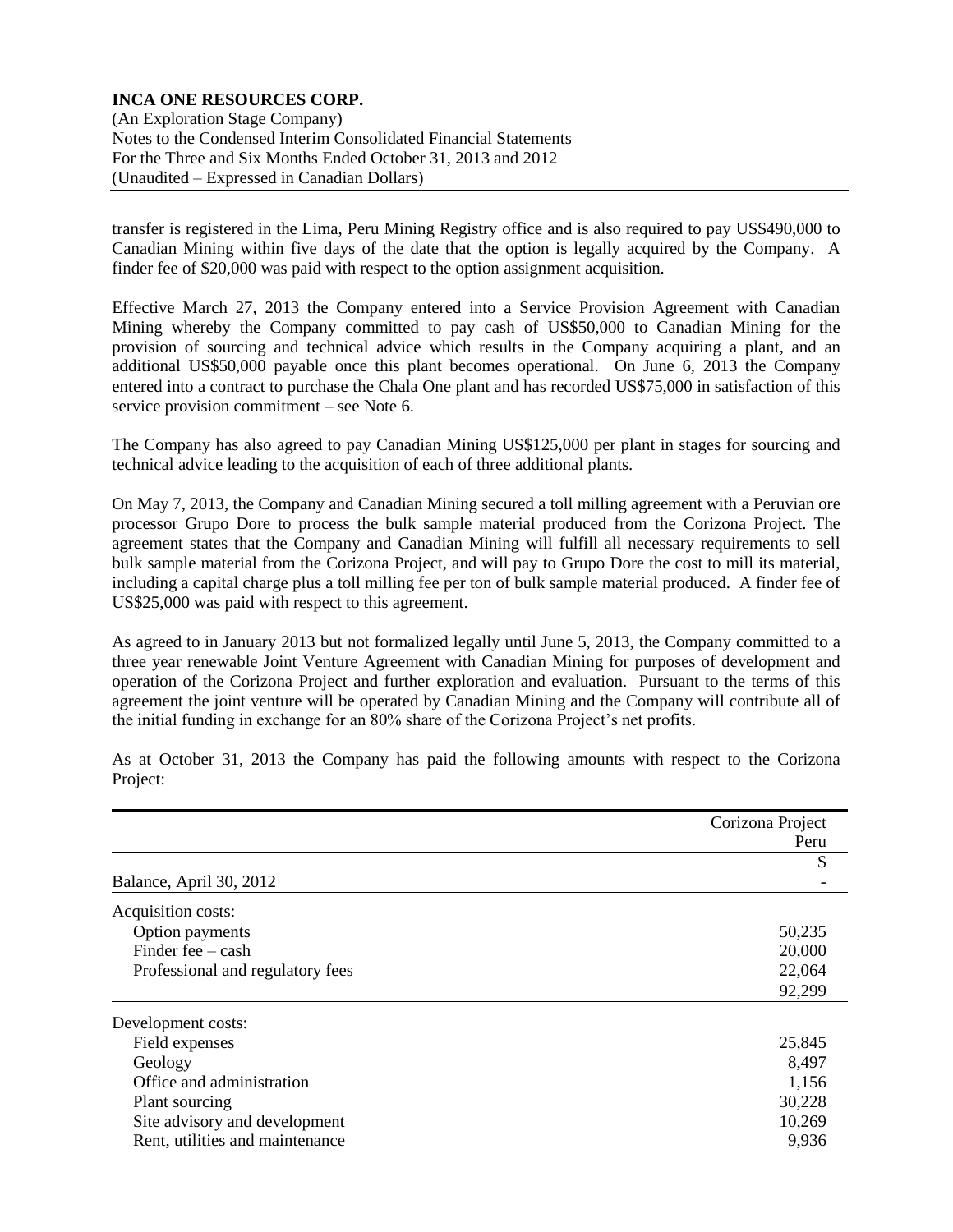(An Exploration Stage Company) Notes to the Condensed Interim Consolidated Financial Statements For the Three and Six Months Ended October 31, 2013 and 2012 (Unaudited – Expressed in Canadian Dollars)

| Travel and accommodation        | 9,831   |
|---------------------------------|---------|
| Value added tax                 | 7,329   |
|                                 | 103,091 |
|                                 |         |
| Balance, April 30, 2013         | 195,390 |
| Development costs:              |         |
| Field expenses                  | 62,417  |
| Geology                         | 32,574  |
| Office and administration       | 1,158   |
| Site advisory and development   | 6,851   |
| Rent, utilities and maintenance | 13,232  |
| Travel and accommodation        | 25,407  |
| Value added tax                 | 10,038  |
| Foreign exchange                | (854)   |
|                                 | 150,823 |
| Balance, October 31, 2013       | 346,213 |

### **NOTE 8 – EXPLORATION AND EVALUATION ASSETS**

|                                 | Las Huaquillas Project |
|---------------------------------|------------------------|
|                                 | Peru                   |
|                                 | \$                     |
| Balance, April 30, 2012         | 1,395,072              |
| <b>Exploration costs:</b>       |                        |
| Field expenses                  | 204,054                |
| Geology                         | 43,479                 |
| Office and administration       | 30,833                 |
| Professional fees               | 110,090                |
| Rent, utilities and maintenance | 29,881                 |
| Travel and accommodation        | 75,807                 |
| Value added tax                 | 26,118                 |
| Wages and contract labor        | 468,679                |
| Foreign exchange                | 8,965                  |
|                                 | 997,906                |
| Balance, April 30, 2013         | 2,392,978              |
| <b>Exploration costs:</b>       |                        |
| Field expenses                  | 1,343                  |
| Geology                         | 93                     |
| Office and administration       | 2,497                  |
| Professional fees               | 8,673                  |
| Rent, utilities and maintenance | 10,584                 |
| Travel and accommodation        | 198                    |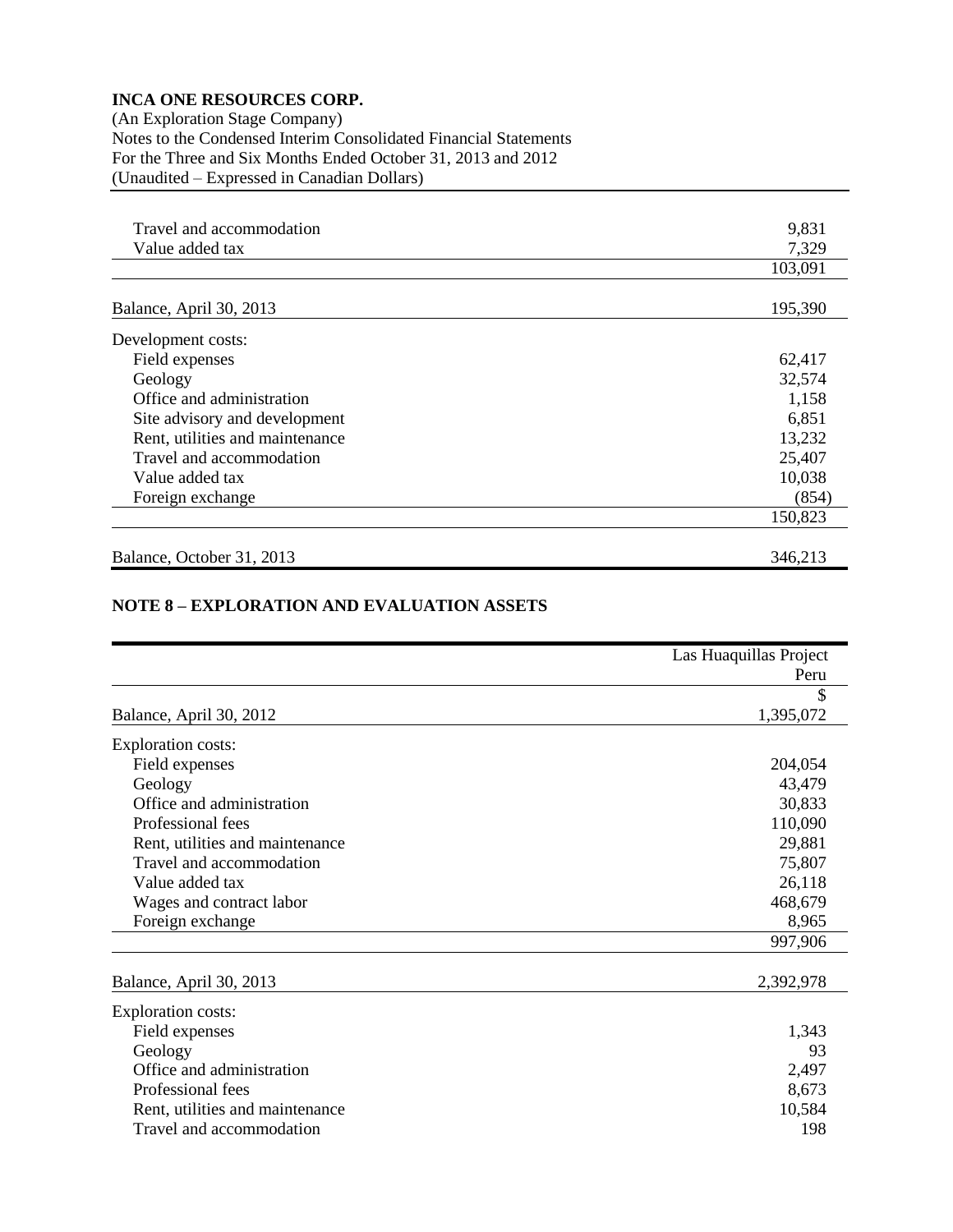(An Exploration Stage Company) Notes to the Condensed Interim Consolidated Financial Statements For the Three and Six Months Ended October 31, 2013 and 2012 (Unaudited – Expressed in Canadian Dollars)

| Value added tax                                 | 2,358       |
|-------------------------------------------------|-------------|
| Wages and contract labor                        | 51,324      |
| Foreign exchange                                | (17,718)    |
|                                                 | 59,352      |
| Write-down of exploration and evaluation assets | (2,452,330) |
| Balance, October 31, 2013                       |             |

On March 25, 2011 and later amended on January 18, 2012, the Company entered into a definitive letter agreement (the "Agreement") with Rial Minera SAC ("Rial") and its shareholders (collectively the "Optionors") pursuant to which the Company was granted an option to acquire all of the issued and outstanding shares of Rial (the "Rial Shares"). Rial is a private Peruvian company that owns a 100% interest in the Las Huaquillas gold-copper project (the "Las Huaquillas Project"). Pursuant to the Agreement, the Company could acquire 100% of the Rial Shares, by paying an aggregate of US\$5,000,000 to the Optionors; issuing 8,000,000 common shares of the Company; and incurring exploration expenditures of US\$10,000,000 over a period of four years: As at October 31, 2013, the Company has paid US\$375,000 and issued 325,000 shares for acquisition costs payable pursuant to the terms of the Agreement. As further consideration for the acquisition, the Company entered into a finder fees agreement dated July 31, 2011 and later amended by a letter agreement dated January 19, 2012, to pay finder fees of US\$282,500 and to issue 400,000 common shares of the Company over a period of four years. As at October 31, 2013, the Company had issued 16,250 shares and paid US\$35,625 in cash pursuant to the terms of this finder fees agreement.

After entering into the two agreements the Company has expended considerable time and expense to obtain the requisite drilling permits for the Las Huaquillas Project and in June 2013, these drill permits were received. Since that time the Company has been conducting a search for a joint venture partner and has also been working towards formalization of an amended agreement with the Optionors, but has been unable to achieve either goal As a result Management is currently in the process of terminating the option. Further for financial reporting purposes, due to the absence of sufficient verifiable information to support a recoverable value of the Las Huaquillas Property and drilling permits thereon, this value has been deemed to be zero. Accordingly a write-down of exploration and evaluation assets held by the Company of \$2,452,330 has been recorded during the three months ended October 31, 2013.

# **NOTE 9 – PROMISSORY NOTES PAYABLE**

## **(a) Promissory Notes Payable – current portion**

During the six months ended October 31, 2013, two directors and officers of the Company advanced to the Company a total of \$150,000 in exchange for promissory notes. The notes are unsecured and payable on demand with an interest rate of 20% per annum calculated and paid quarterly in arrears. As at October 31, 2013 interest expense of \$4,843 was recorded with respect to these promissory notes.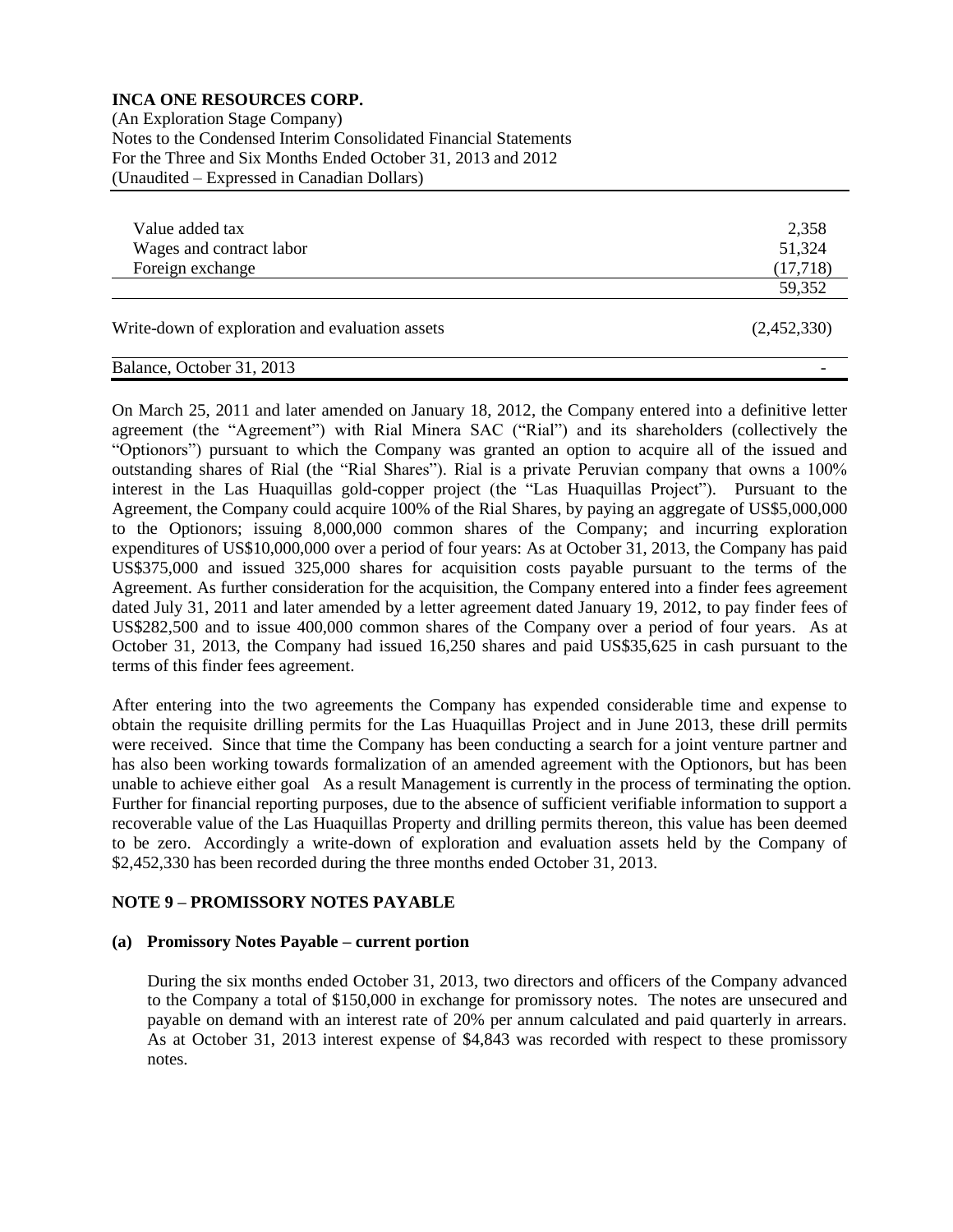(An Exploration Stage Company) Notes to the Condensed Interim Consolidated Financial Statements For the Three and Six Months Ended October 31, 2013 and 2012 (Unaudited – Expressed in Canadian Dollars)

#### **(b) Promissory Notes Payable – long term portion**

On October 22, 2013, the Company closed the first \$270,000 tranche of up to \$600,000 in gross proceeds from a non-brokered private placement of secured, redeemable promissory notes. Of this amount \$150,000 was issued to a director and officer and to a company controlled by a director. The first tranche of promissory notes mature on October 22, 2015 and bear interest at 20% per annum calculated and paid quarterly in arrears. Subscribers are entitled to redeem their investment principal plus accrued interest on or after April 22, 2014 by providing 30 days written notice in advance of three month promissory note rollover periods.

The notes are secured by a security interest in all of the Company's present and after acquired property pursuant to an underlying Security Agreement but are subordinate to any security held by holders of the Convertible Debentures.

A cash finder fee of \$2,500 and legal and regulatory costs of \$2,540 incurred in connection with the financing were charged against the promissory notes amount payable. Due to the short ten day period in which these promissory notes were outstanding, amortized cost at October 31, 2013 was estimated to be equal to the fair value recorded on inception. As at October 31, 2013 interest expense of \$2,003 has been recorded with respect to these promissory notes.

## **NOTE 10 – CONVERTIBLE DEBENTURES**

On October 30, 2013, the Company completed a secured convertible debenture offering for gross proceeds of \$275,000. Of this amount \$75,000 was issued to two directors and officers or to individuals to who they were related. The debentures mature on October 30, 2018 although are redeemable at the Company's option after October 30, 2016.

The debentures are secured by a security interest in all of the Company's present and after acquired property pursuant to an underlying Security Agreement and hold preference to any security held by holders of the promissory notes.

Until October 30, 2014 each debenture holder has the option to convert up to 20% of the debenture principal and all of the interest payable into common shares by providing 30 days written notice in advance of three month debenture rollover periods. The conversion of debenture principal will be based on a share price of \$0.10 and the conversion of any interest payable will be based on the greater of \$0.10 per share or the closing share price on the date the Company receives notice from the Holder.

For accounting purposes, each convertible debenture is separated into its liability and equity components using the effective interest rate method. The fair value of the liability component at the time of issue was calculated as the discounted cash flows for the convertible debenture assuming a 20% effective interest rate which was the estimated rate for a debenture without a conversion feature. The fair value of the equity component (conversion feature) was determined at the time of issue as the difference between the face value of the convertible debenture and the fair value of the liability component.

Interest on the debentures is payable at the rate of 10% per annum calculated and paid quarterly in arrears. As at October 31, 2013 interest expense of \$6,651 has been recorded with respect to these debentures. Professional fees of \$11,705 have been incurred in connection with the debenture offering and have been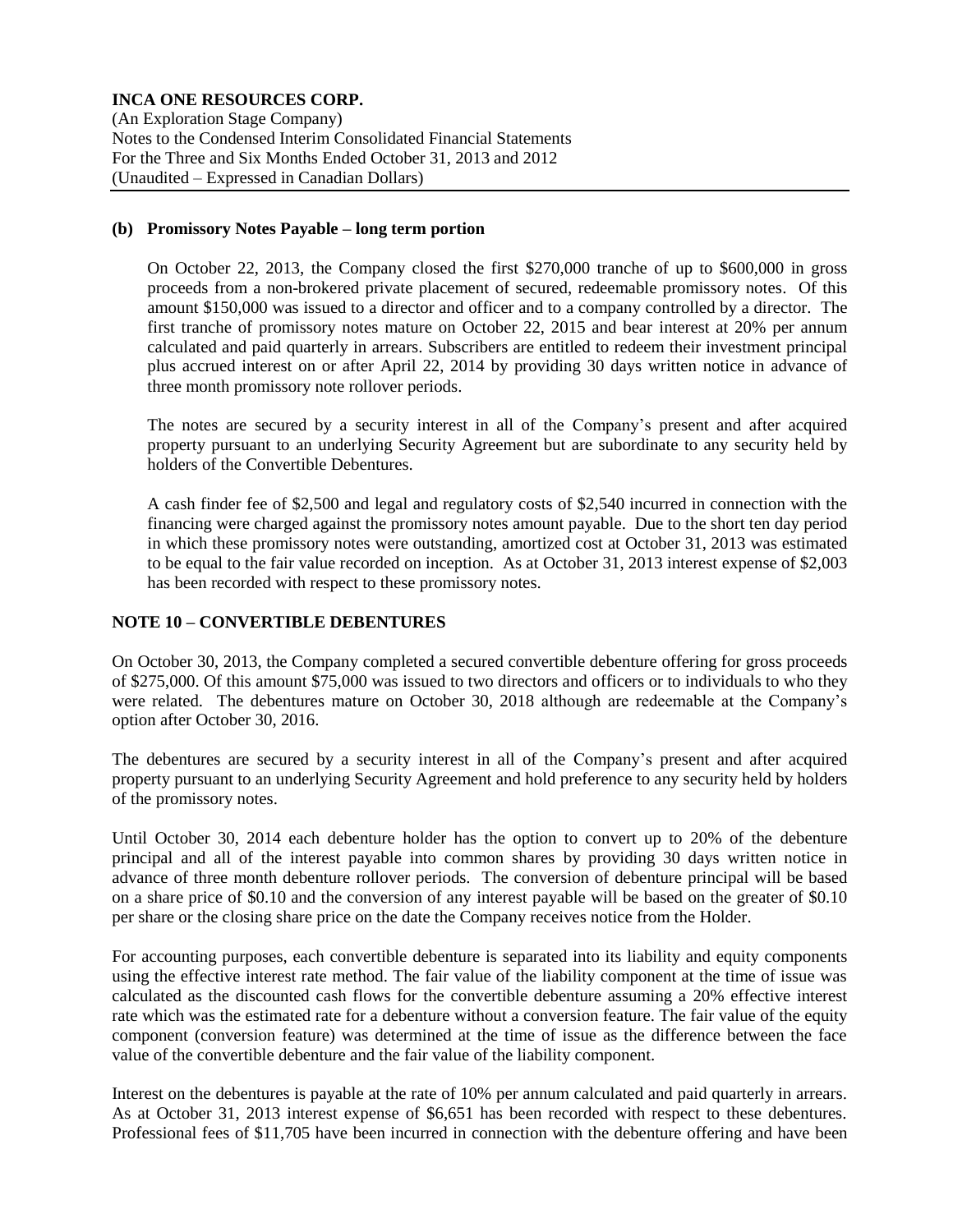(An Exploration Stage Company) Notes to the Condensed Interim Consolidated Financial Statements For the Three and Six Months Ended October 31, 2013 and 2012 (Unaudited – Expressed in Canadian Dollars)

recorded against the liability and equity components on a pro-rata basis. Due to the short two day period in which these debentures were outstanding, amortized cost at October 31, 2013 was estimated to be equal to the fair value recorded on inception.

|                                            | Liability | Equity    |
|--------------------------------------------|-----------|-----------|
|                                            | Component | Component |
|                                            |           |           |
| Balance, April 30, 2013                    |           |           |
| October 30, 2013 - Amount at date of issue | 198,664   | 76.336    |
| Issuance costs allocated                   | (8, 456)  | (3,249)   |
| Balance, October 31, 2013                  | 190,208   | 73.087    |

## **NOTE 11 – SHARE CAPITAL AND RESERVES**

#### **(a) Authorized**

Unlimited number of voting common shares without par value.

#### **(b) Issued Share Capital**

At October 31, 2013, there were 43,489,174 issued and fully paid common shares (April 30, 2013 – 43,489,174).

#### **(c) Escrow Securities**

As of October 31, 2013, the Company had nil (April 30, 2013 – 334,934) common shares and nil (April 30,  $2013 - 39,000$ ) stock options held in escrow.

#### **(d) Stock Options**

The Company adopted an incentive stock option plan, which provides that the Board of Directors of the Company may from time to time, in its discretion, and in accordance with the TSX-V requirements, grant to directors, officers, employees and consultants to the Company, nontransferable options to purchase common shares, provided that the number of common shares reserved for issuance will not exceed 10% of the issued and outstanding common shares of the Company. Stock options will be exercisable for a period of up to 10 years from the date of grant.

In connection with the foregoing, the number of common shares reserved for issuance to any individual director or officer will not exceed five percent (5%) of the issued and outstanding common shares and the number of common shares reserved for issuance to all consultants will not exceed two percent (2%) of the issued and outstanding common shares. Options may be exercised no later than 30 days following cessation of the optionee's position with the Company, provided that if the cessation of office, directorship, or consulting arrangement was by reason of death, the option may be exercised within a maximum period of twelve months after such death, subject to the expiry date of such option. The status of the options outstanding is as follows: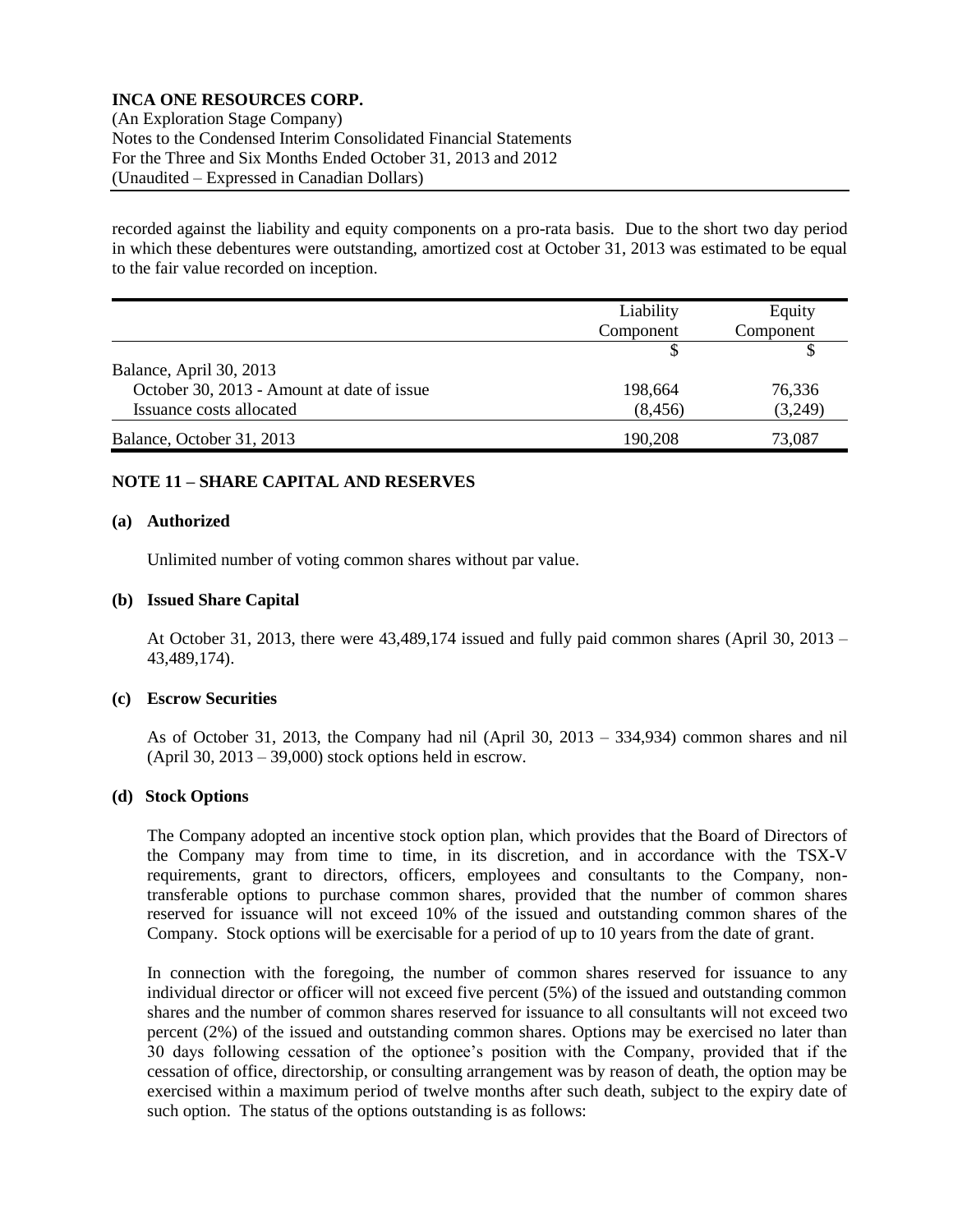(An Exploration Stage Company) Notes to the Condensed Interim Consolidated Financial Statements For the Three and Six Months Ended October 31, 2013 and 2012 (Unaudited – Expressed in Canadian Dollars)

|                           |           | Weighted<br>Average   |
|---------------------------|-----------|-----------------------|
|                           | Options   | <b>Exercise Price</b> |
|                           | #         | \$                    |
| Balance, April 30, 2012   | 2,261,000 | 0.313                 |
| Granted                   | 1,085,000 | 0.150                 |
| Forfeited                 | (140,000) | 0.380                 |
| Balance, April 30, 2013   | 3,206,000 | 0.255                 |
| Granted                   | 1,150,000 | 0.150                 |
| Forfeited                 | (458,000) | 0.260                 |
| Balance, October 31, 2013 | 3,898,000 | 0.219                 |

The following table summarizes the options outstanding as at October 31, 2013:

| Options   | <b>Exercise Price</b> | <b>Expiry Date</b> | <b>Vesting Provisions</b> |
|-----------|-----------------------|--------------------|---------------------------|
| #         | \$                    |                    | #                         |
| 311,000   | 0.135                 | February 18, 2015  | Vested                    |
| 360,000   | 0.125                 | April 7, 2015      | Vested                    |
| 150,000   | 0.250                 | February 9, 2017   | Vested                    |
| 250,000   | 0.150                 | October 5, 2017    | Vested                    |
| 675,000   | 0.150                 | October 30, 2017   | Vested                    |
| 950,000   | 0.150                 | May 30, 2018       | Vested                    |
| 200,000   | 0.150                 | October 31, 2018   | Vested                    |
| 124,000   | 0.220                 | September 23, 2020 | Vested                    |
| 208,000   | 0.500                 | May 13, 2021       | Vested                    |
| 670,000   | 0.430                 | July 11, 2021      | Vested                    |
| 3,898,000 |                       |                    |                           |

As at October 31, 2013, the weighted average remaining contractual life of the options is 4.63 years.

On May 30, 2013 and October 31, 2013 the Company granted respectively 950,000 and 200,000 fully vested options to directors, officers, employees and consultants exercisable at \$0.15 per shares for a period of five years. Accordingly during the three and six months ended October 31, 2013, the Company recognized share-based payments of \$16,461 and \$105,658 (2012 – \$98,400 and \$118,955) for stock options granted or vested during the period, and an additional \$nil and \$nil (2012 – \$12,638 and \$15,554) was included under wages and contract labour in exploration and evaluation assets. The fair value of stock options granted during the six months ended October 31, 2013 was estimated using the Black-Scholes options pricing model with the following weighted average assumptions:

|                         | 2013       | 2012        |
|-------------------------|------------|-------------|
| Risk-free interest rate | 1.63%      | 1.63%       |
| Expected dividends      | \$nil      | <b>Snil</b> |
| Expected volatility     | 165.03%    | 184.61%     |
| Expected life           | 5.00 years | 4.99 years  |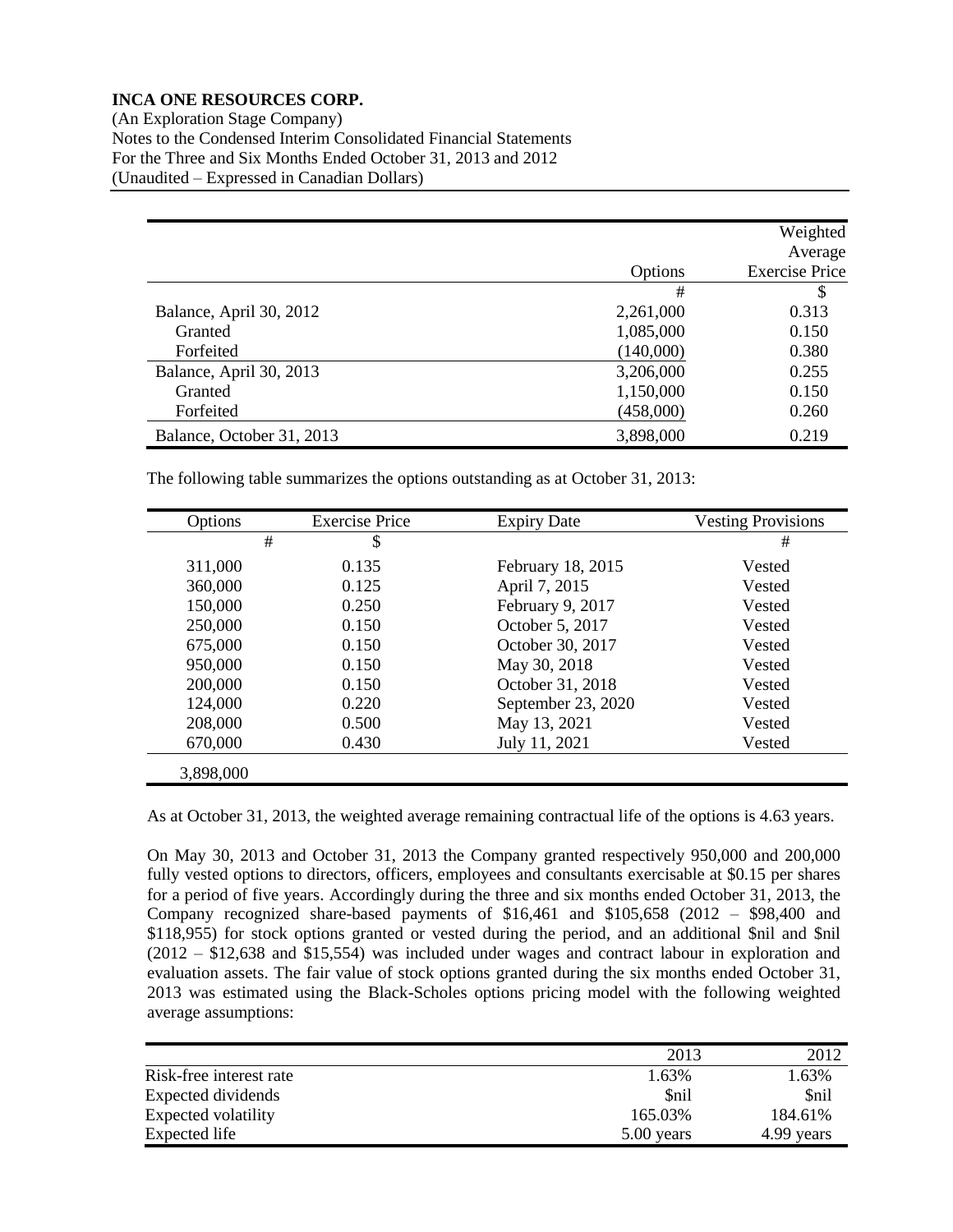(An Exploration Stage Company) Notes to the Condensed Interim Consolidated Financial Statements For the Three and Six Months Ended October 31, 2013 and 2012 (Unaudited – Expressed in Canadian Dollars)

The weighted average fair value of stock options granted during the six months ended October 31, 2013 was \$0.09 (2012 – \$0.11) per option.

#### **(e) Warrants**

The status of the share purchase warrants outstanding is as follows:

|                           | Warrants      | Weighted<br>Average<br><b>Exercise Price</b> |
|---------------------------|---------------|----------------------------------------------|
|                           | #             |                                              |
| Balance, April 30, 2012   | 3,760,352     | 0.956                                        |
| <b>Issued</b>             | 16,267,143    | 0.200                                        |
| Expired                   | (1,260,352)   | 1.360                                        |
| Balance, April 30, 2013   | 18,767,143    | 0.273                                        |
| Expired                   | (8, 641, 343) | 0.360                                        |
| Balance, October 31, 2013 | 10,125,800    | 0.200                                        |

The following table summarizes the share purchase warrants outstanding at October 31, 2013:

|                    | Exercise |                    |  |
|--------------------|----------|--------------------|--|
| Number of Warrants | Price    | <b>Expiry Date</b> |  |
|                    |          |                    |  |
| 10,125,800         | 0.200    | April 5, 2016      |  |
|                    |          |                    |  |

# **NOTE 12 – RELATED PARTY TRANSACTIONS**

### **(a) Related Party Transactions**

The Company incurred charges to directors and officers, former directors and officers, or to companies associated with these individuals as follows:

|                                        |        | Three months<br>ended October 31, |         | Six months<br>ended October 31, |
|----------------------------------------|--------|-----------------------------------|---------|---------------------------------|
|                                        | 2013   | 2012                              | 2013    | 2012                            |
|                                        | S      | \$                                |         |                                 |
| Accounting fees                        | 30,683 |                                   | 59,379  |                                 |
| Consulting and management fees         | 34,000 | 24,000                            | 58,000  | 48,000                          |
| Finance costs                          | 8,583  |                                   | 8,583   |                                 |
| Legal fees                             | 19,958 | 900                               | 28,845  | 2,900                           |
| (1)<br>Office, rent and administration |        | 33,350                            |         | 65,950                          |
|                                        | 93,224 | 58,250                            | 154,807 | 116,850                         |

(1) Of these fees, \$7,500 and \$15,000 were allocated to the former CFO of the Company for the three months and six months ended October 31, 2012 respectively.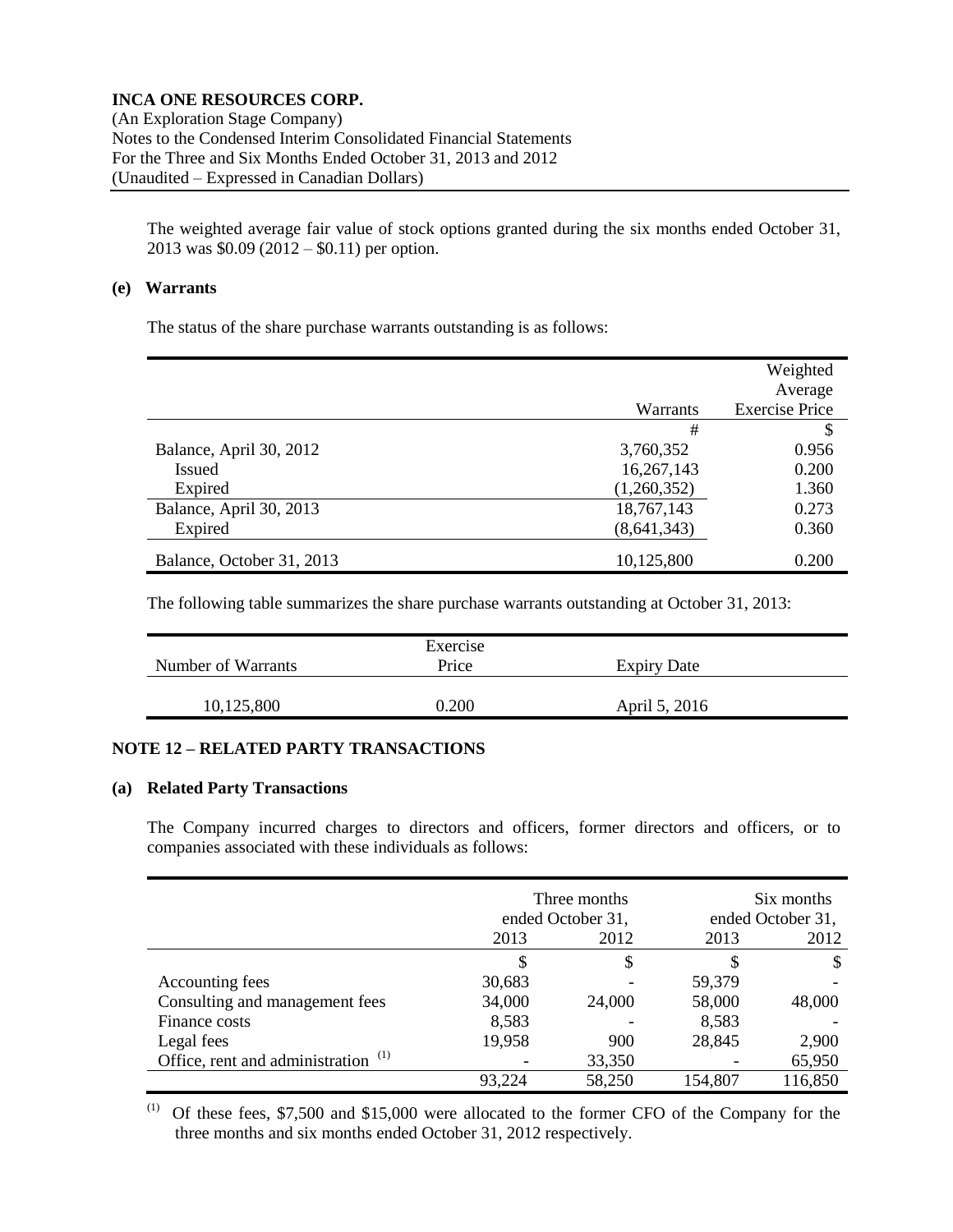(An Exploration Stage Company) Notes to the Condensed Interim Consolidated Financial Statements For the Three and Six Months Ended October 31, 2013 and 2012 (Unaudited – Expressed in Canadian Dollars)

### **(b) Compensation of Key Management Personnel**

The Company's key management personnel has authority and responsibility for planning, directing and controlling the activities of the Company and includes the Directors, President, Chief Financial Officer, and Chief Operating Officer. Compensation in respect of services provided by key management consists of consulting and management fees paid to the President and the COO, accounting and administration fees paid to companies in which the CFO is, or former CFO was, an associate and by the issue of options.

|                                |        | Three months<br>ended October 31, |         | Six months<br>ended October 31, |
|--------------------------------|--------|-----------------------------------|---------|---------------------------------|
|                                | 2013   | 2012                              | 2013    | 2012                            |
|                                | S      |                                   |         |                                 |
| Management, accounting and CFO |        |                                   |         |                                 |
| administration fees            | 64,683 | 31,500                            | 117,379 | 63,000                          |
| Share-based payments           |        | 90,338                            | 32,367  | 130,157                         |
|                                | 64,683 | 121,838                           | 149,746 | 193,157                         |

There was no other compensation paid or payable to key management for employee services.

## **(c) Related Party Balances**

All related party balances payable are non-interest bearing and payable on demand and are comprised of \$18,545 and \$1,203 (April 30, 2013 – \$10,080 and \$nil) payable to the President for travel expenses and interest expense, \$26,546 (April 30, 2013 – \$8,836) payable to a company controlled by the President for management fees, \$11,120 and \$6,914 (April 30, 2013 – \$nil and \$nil) payable to a company controlled by the Chief Operating Officer for consulting fees, and interest expense and  $$51,756$  and  $$466$  (April 30, 2013 –  $$7,371$  and  $$nil)$  for accounting and administration fees and interest expense payable to a company controlled by a director and in which the CFO is an associate.

## **NOTE 13 – COMMITMENT**

The Company has a consulting agreement with a company controlled by the President of the Company whereby it has committed to pay fixed monthly management fees of \$8,000. Additional fees may be payable if certain conditions exist upon eventual termination of the contract.

## **NOTE 14 – SEGMENTED INFORMATION**

The Company operates in one reportable operating segment, being the exploration and evaluation of mineral properties for development. Segmented information is provided on the basis of geographic segments consistent with its operations as follows: